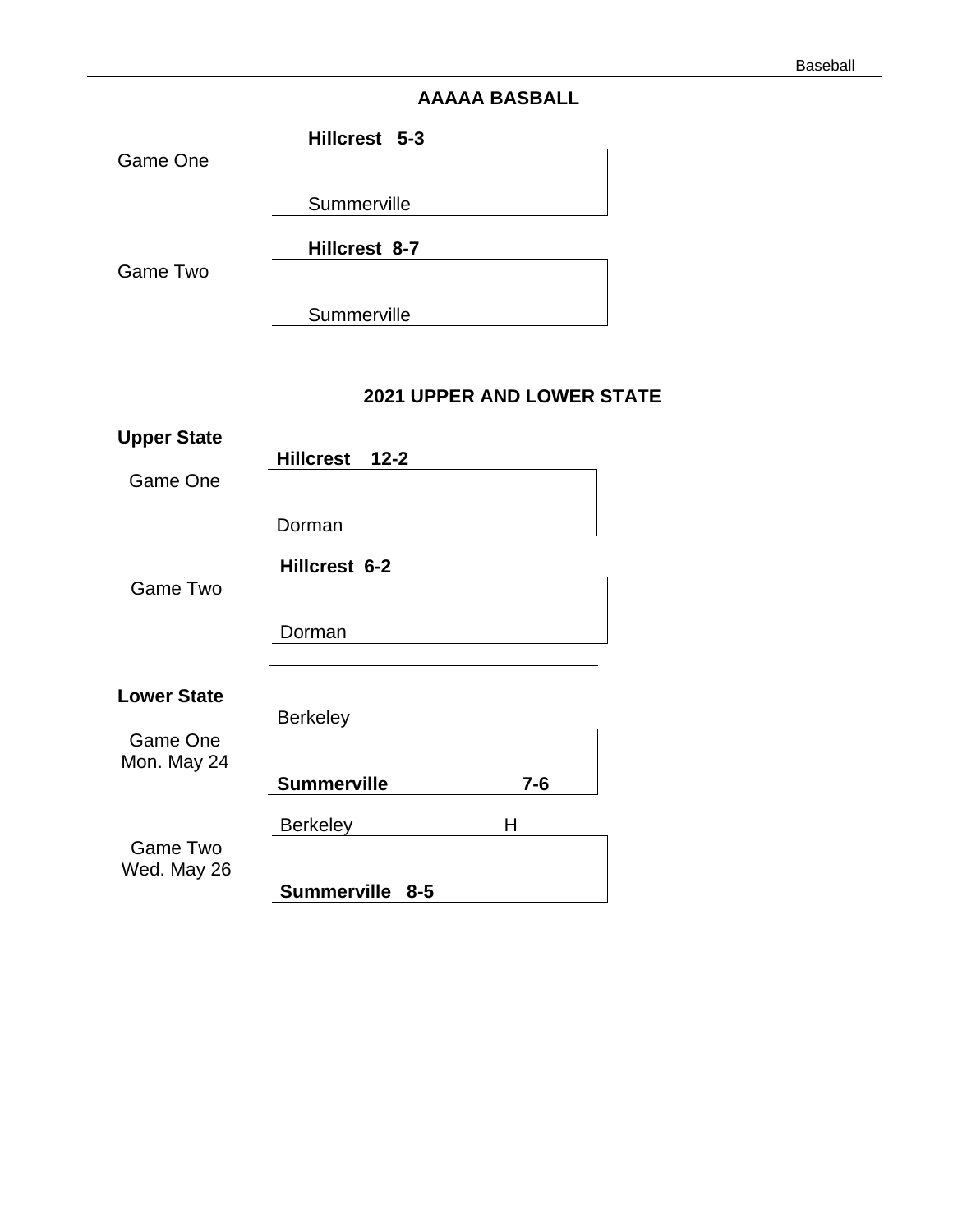# **AAAA BASEBALL**

|                    | AAAA BASEBALL                 |
|--------------------|-------------------------------|
| <b>Game One</b>    | A C Flora 10-0                |
|                    |                               |
|                    | James Island                  |
| Game Two           | A C Flora 10-0 State Champion |
|                    | James Island                  |
|                    |                               |
|                    | 2021 UPPER AND LOWER STATE    |
| <b>Upper State</b> |                               |
| Game One           | Lugoff-Elgin                  |
|                    | A C Flora 17-1                |
|                    |                               |
| Game Two           | Lugoff-Elgin                  |
|                    | A C Flora 8-1                 |
|                    |                               |
| <b>Lower State</b> |                               |
| Game One           | James Island 4-2 14-1         |
|                    | <b>Beaufort</b>               |
|                    |                               |
|                    | James Island                  |
| <b>Game Two</b>    |                               |
|                    | Beaufort 5-4                  |
|                    | <b>James Island</b>           |
|                    |                               |
|                    | <b>Beaufort</b>               |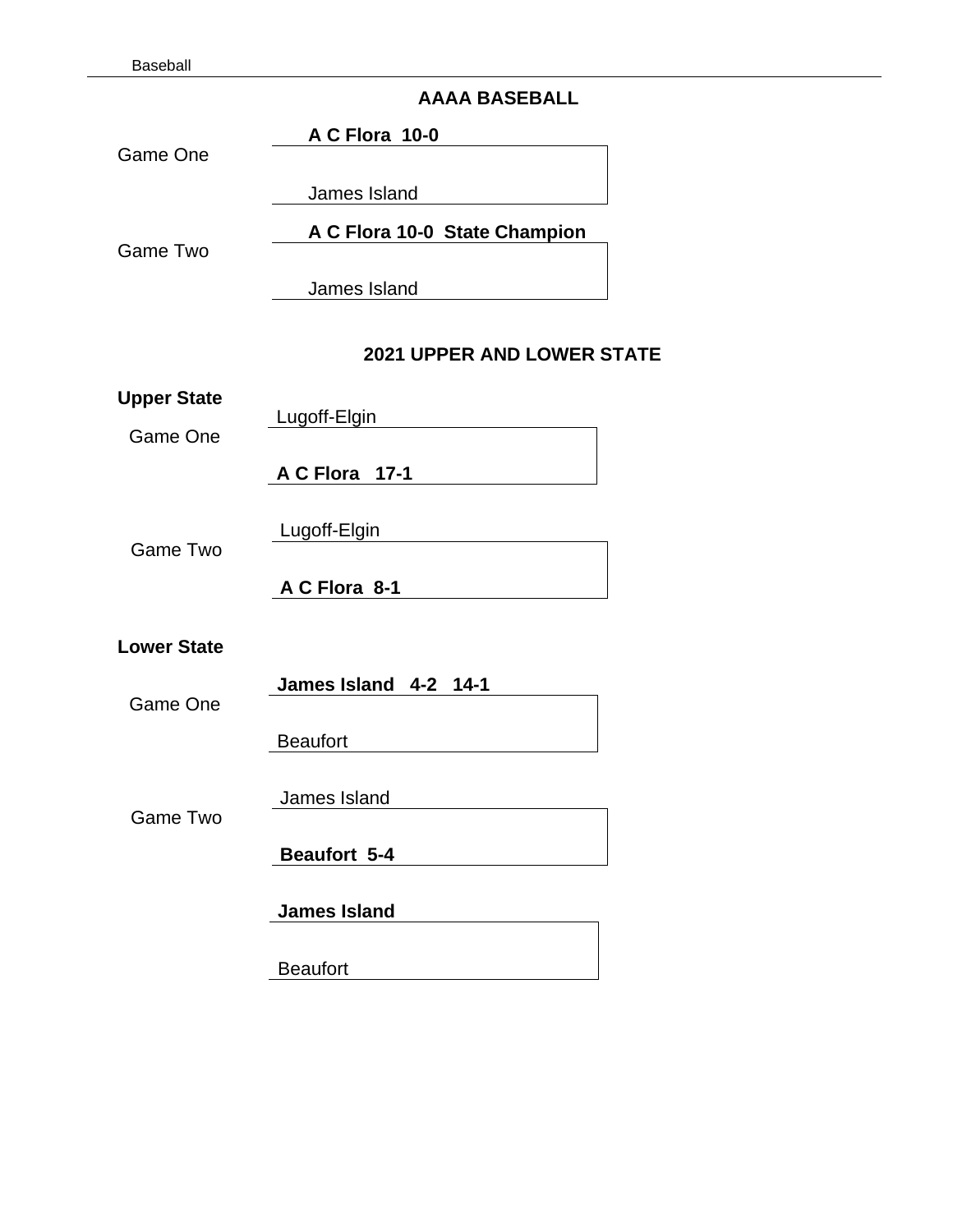# **CLASS AAA BASEBALL**

|                   | West-Oak                    |          |
|-------------------|-----------------------------|----------|
| Game One          |                             |          |
|                   |                             |          |
|                   | <b>Gilbert</b>              | $14 - 4$ |
|                   | West-Oak 6-0                |          |
| Game Two          |                             |          |
|                   | $6:00 \text{ pm}$           |          |
|                   | Gilbert                     |          |
|                   |                             |          |
|                   | West-Oak                    |          |
| <b>Game Three</b> |                             |          |
| Sat. June 5       | Gilbert 12-3 State Champion |          |
|                   |                             |          |

# **2021 UPPER AND LOWER STATE**

| <b>Upper State</b> |                            |         |
|--------------------|----------------------------|---------|
|                    | Powdersville               |         |
| Game One           |                            |         |
|                    | <b>West-Oak</b><br>$6 - 3$ |         |
|                    |                            |         |
|                    |                            |         |
|                    | Powdersville               |         |
| Game Two           |                            |         |
|                    | West-Oak 3-0               |         |
|                    |                            |         |
| <b>Lower State</b> |                            |         |
|                    | <b>Gilbert</b>             | $8 - 2$ |
| Game One           |                            |         |
|                    | <b>Strom Thurmond</b>      |         |
|                    |                            |         |
|                    |                            |         |
|                    | <b>Gilbert</b>             | $6-5$   |
| Game Two           |                            |         |
|                    | <b>Strom Thurmond</b>      |         |
|                    |                            |         |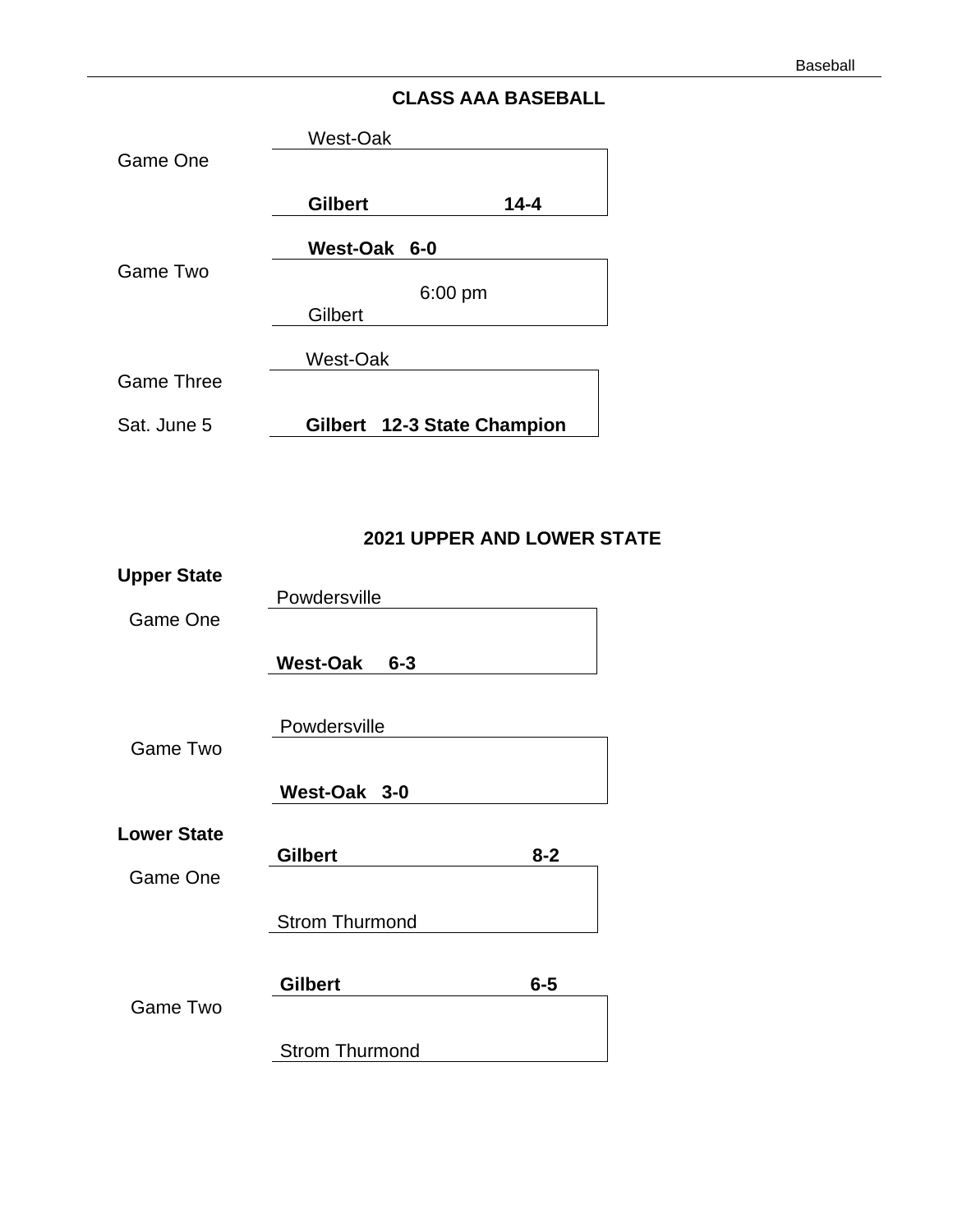## **CLASS AA BASEBALL PLAY-OFF PAIRINGS**

Legion Collegiate

Game One

**Andrew Jackson 1-0** 

**Legion Collegiate 11-1** 

Game Two

Andrew Jackson

**Legion Collegiate 10-7 State Champion**

Game Three

Andrew Jackson

#### **2021 UPPER AND LOWER STATE**

**Upper State** Crescent Game One Fri. May 28

**Legion Collegiate 6-4** 

Game Two Sat. May 29 Crescent

 **Legion Collegiate** 

**Lower State**

Game One Fri. May 28 6:00 pm

**Andrew Jackson** 

Latta in the contract of the contract of the contract of the contract of the contract of the contract of the contract of the contract of the contract of the contract of the contract of the contract of the contract of the c

Game Two Sat. May 29 **Andrew Jackson** Latta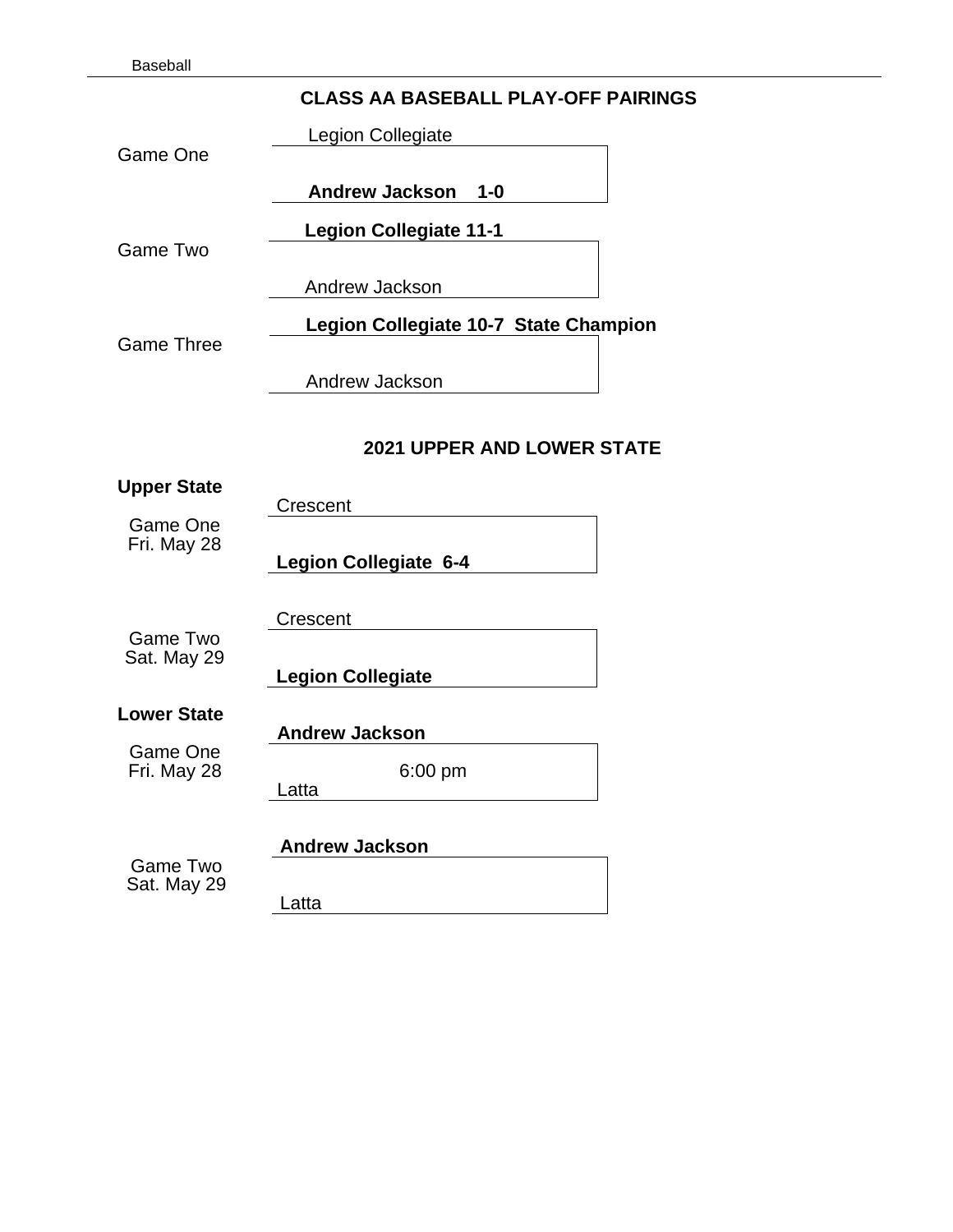# **CLASS A BASEBALL**

Southside Christian H

Game One

**Lake View 11-2**

Southside Christian

Game Two

**Lake View 7-6 State Champion**

## **2021 UPPER AND LOWER STATE BASEBALL TOURNAMENTS CLASS A**

| <b>Upper State</b> |                              |          |
|--------------------|------------------------------|----------|
| Game One           | <b>Southside Christian</b>   | $11 - 1$ |
|                    | Whitmire                     |          |
|                    | <b>Southside Christian</b>   | $13 - 5$ |
| Game Two           |                              |          |
|                    | Whitmire                     |          |
| <b>Lower State</b> |                              |          |
| Game One           | Green Sea-Floyds             |          |
|                    | <b>Lake View</b>             | $4 - 1$  |
|                    | Green Sea-Floyds             |          |
| Game Two           |                              |          |
|                    | <b>Lake View</b><br>$10 - 2$ |          |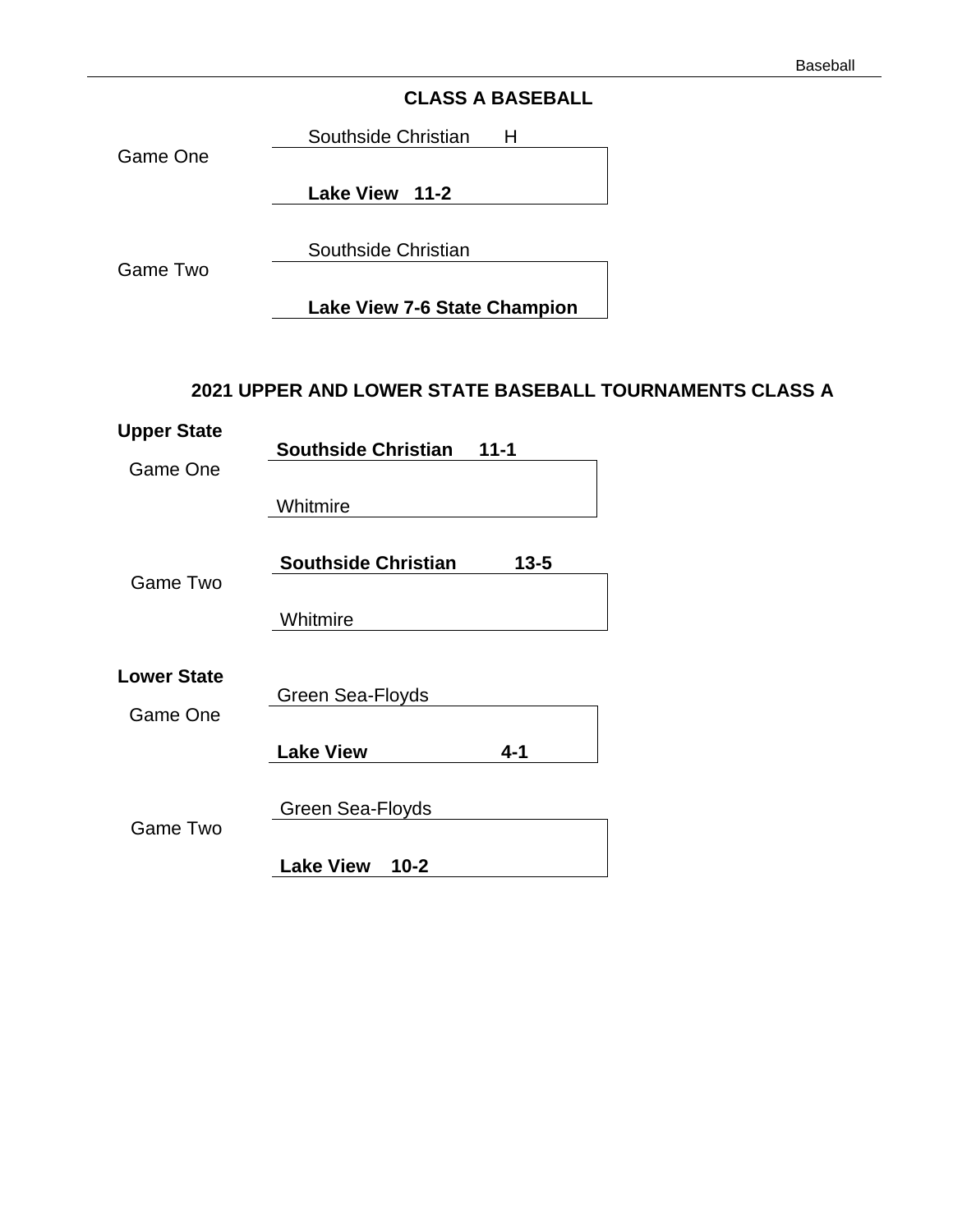|         | <b>STATE BASEBALL TEAM CHAMPIONS</b><br>$(1919-20 - 2020-21)$ |                       |                          |                       |  |  |
|---------|---------------------------------------------------------------|-----------------------|--------------------------|-----------------------|--|--|
|         | Champion                                                      | <u>Coach</u>          | Runner - up              | <u>Coach</u>          |  |  |
| 1919-20 | Florence                                                      |                       |                          |                       |  |  |
| 1920-21 | <b>Wofford Fitting</b>                                        |                       |                          |                       |  |  |
| 1921-22 | <b>McColl</b>                                                 |                       |                          |                       |  |  |
| 1922-23 | <b>McColl</b>                                                 |                       |                          |                       |  |  |
| 1923-24 | Spartanburg                                                   |                       |                          |                       |  |  |
| 1924-25 | Columbia                                                      |                       |                          |                       |  |  |
| 1925-26 | Greenville                                                    |                       |                          |                       |  |  |
| 1926-27 | Batesburg - Leesville                                         |                       |                          |                       |  |  |
|         | 1927 - 1932 No Results                                        |                       |                          |                       |  |  |
| 1933-34 | <b>Brookland - Cayce</b>                                      | A. B. Fennell         |                          |                       |  |  |
|         |                                                               | C                     |                          |                       |  |  |
| 1934-35 | Salem                                                         |                       |                          |                       |  |  |
| 1935-36 | Elloree                                                       |                       |                          |                       |  |  |
| 1936-37 | Mt. Croghan                                                   |                       |                          |                       |  |  |
| 1937-38 | Macedonia - Angelus                                           |                       |                          |                       |  |  |
| 1938-39 | Due West                                                      |                       | Macedonia - Angelus      |                       |  |  |
| 1939-40 | <b>Epworth Orphanage</b>                                      |                       | Macedonia - Angelus      |                       |  |  |
| 1940-41 | Mayesville (Co - champions)                                   |                       |                          |                       |  |  |
|         | <b>Epworth Orphanage</b>                                      |                       |                          |                       |  |  |
| 1941-42 | Mayesville                                                    |                       | Connie Maxwell Orphanage |                       |  |  |
| 1944-45 | Salem                                                         |                       | <b>Flat Creek</b>        |                       |  |  |
| 1945-46 | <b>Branchville</b>                                            | Peter H. Danzler      | Blythewood               |                       |  |  |
| 1946-47 | <b>Branchville</b>                                            |                       | Monetta                  |                       |  |  |
| 1947-48 | <b>Branchville</b>                                            |                       | Monetta                  |                       |  |  |
| 1948-49 | <b>Branchville</b>                                            |                       | Dentsville               | E. L. Wright          |  |  |
| 1949-50 | No Resutls                                                    |                       |                          |                       |  |  |
| 1950-51 | <b>Calhoun Falls</b>                                          | John Fulmer           | Zion                     |                       |  |  |
| 1951-52 | Olanta                                                        |                       | Chapin                   |                       |  |  |
| 1952-53 | Bowman                                                        |                       | Dentsville               | Harry Parone          |  |  |
| 1953-54 | Chapin                                                        | J.B. Addy             | Hannah                   |                       |  |  |
| 1954-55 | Sherwood                                                      | Chapin                |                          |                       |  |  |
| 1955-56 | Chapin                                                        | J.B. Addy             | Norway                   |                       |  |  |
| 1956-57 | Chapin                                                        | J.B. Addy             | Bowman                   |                       |  |  |
| 1957-58 | Elloree                                                       |                       | <b>Bethune</b>           |                       |  |  |
| 1958-59 | Cameron                                                       |                       | McBee                    |                       |  |  |
| 1959-60 | Elloree                                                       |                       | Thornwell                |                       |  |  |
| 1960-61 | <b>Bethune</b>                                                |                       | Elloree                  |                       |  |  |
| 1961-62 | Cameron                                                       |                       | <b>Thornwell</b>         |                       |  |  |
| 1962-63 | Olanta                                                        |                       | Cameron                  |                       |  |  |
| 1963-64 | Olanta                                                        |                       | Pelion                   |                       |  |  |
| 1964-65 | Olanta                                                        | L. A. Wallace         | Elloree                  | <b>Rudy Groomes</b>   |  |  |
| 1965-66 | Olanta                                                        | L. A. Wallace         | Rains - Centenary        |                       |  |  |
| 1966-67 | Elloree                                                       | <b>Rudy Groomes</b>   | Wallace                  | <b>Cliff Crosland</b> |  |  |
| 1967-68 | Wallace                                                       | <b>Cliff Crosland</b> | Elloree                  | <b>Rudy Groomes</b>   |  |  |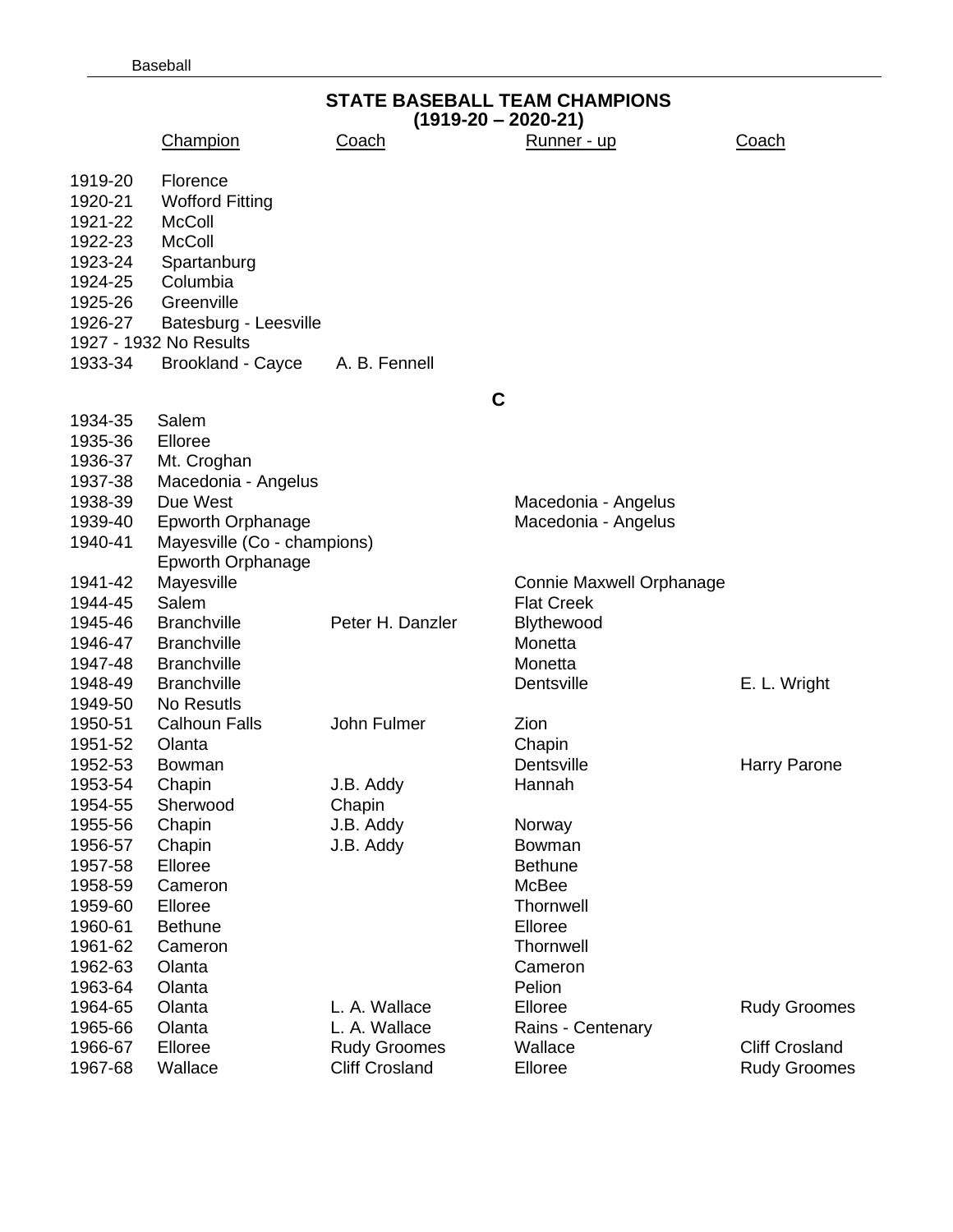Baseball

# **B**

|         | Champion                       | Coach               | Runner - up                | Coach                |
|---------|--------------------------------|---------------------|----------------------------|----------------------|
| 1934-35 | <b>Brookland-Cayce</b>         | A. B. Fennell       | Cheraw                     |                      |
| 1935-36 | Newberry                       |                     |                            |                      |
| 1936-37 | Latta                          |                     |                            |                      |
| 1937-38 | Olympia                        | <b>Harry Shealy</b> |                            |                      |
| 1938-39 | Lake View                      |                     |                            |                      |
| 1939-40 |                                |                     | Edgefield<br><b>Belton</b> |                      |
| 1940-41 | <b>Bishopville</b><br>Whitmire | David McHaffey      |                            |                      |
|         | <b>Great Falls</b>             |                     | Kingstree                  | Jimmy Welch          |
| 1941-42 |                                |                     | Kingstree                  | Jimmy Welch          |
| 1944-45 | Clinton                        |                     | <b>Bennettsville</b>       |                      |
| 1945-46 | Olympia                        | Lit Durham          | Manning                    |                      |
| 1946-47 | Latta                          |                     | Lockhart                   |                      |
| 1947-48 | Lockhart                       |                     | Cheraw                     |                      |
| 1948-49 | North Augusta                  |                     | Cheraw                     |                      |
| 1949-50 | Latta                          |                     | Jonesville                 | <b>Walter Burton</b> |
| 1950-51 | Latta                          |                     | Lower Richland             |                      |
| 1951-52 | Ridgeland                      |                     | Whitmire                   |                      |
| 1952-53 | <b>Mullins</b>                 |                     | Olympia                    | <b>Bobby Giles</b>   |
| 1953-54 | Kershaw                        |                     | Marion                     |                      |
| 1954-55 | Marion                         |                     | Kershaw                    |                      |
| 1955-56 | Latta                          | <b>Leon Maxwell</b> | Dentsville                 | <b>Harry Parone</b>  |
| 1956-57 | Latta                          | Leon Maxwell        | Jonesville                 |                      |
| 1957-58 | <b>East Clarendon</b>          |                     | Olympia                    | <b>Bobby Giles</b>   |
| 1958-59 | <b>East Clarendon</b>          |                     | Lockhart                   |                      |
| 1959-60 | <b>East Clarendon</b>          |                     | <b>Indian Land</b>         |                      |
| 1960-61 | Ridgeland                      |                     | Chapin                     |                      |
| 1961-62 | Furman                         |                     | Swansea                    |                      |
| 1962-63 | Edisto                         |                     | <b>Ninety Six</b>          |                      |
| 1963-64 | Bamberg                        |                     | <b>Hickory Grove</b>       |                      |
| 1964-65 | Furman                         | Hugh Betchman       | <b>Berea</b>               |                      |
| 1965-66 | Latta                          | Alex H.Johnson      | Jonesville                 | Charles H. Bright    |
| 1966-67 | Olympia                        | <b>Bobby Giles</b>  | Timmonsville               |                      |
| 1967-68 | Timmonsville                   | <b>Bill Pate</b>    | Olympia                    | <b>Bobby Giles</b>   |
|         |                                |                     |                            |                      |
|         |                                | A                   |                            |                      |
| 1936-37 | Charleston                     |                     |                            |                      |
| 1937-38 | Florence                       |                     | <b>Brookland - Cayce</b>   |                      |
| 1938-39 | Florence                       |                     | Columbia                   |                      |
| 1940-41 | Newberry                       |                     | Sumter                     |                      |
| 1945-46 | Union                          |                     | Orangeburg                 |                      |
| 1946-47 | Woodruff                       |                     | <b>Bishopville</b>         |                      |
| 1947-48 | Batesburg - Leesville          | John Gilbreath      | Hartsville                 |                      |
| 1948-49 | Batesburg - Leesville          | John Gilbreath      | Hartsville                 |                      |
| 1949-50 | Darlington                     |                     | Clover                     |                      |
| 1951-52 | Union                          |                     | Hartsville                 |                      |
| 1952-53 | Fairforest                     |                     | Orangeburg                 |                      |
| 1953-54 | Clinton                        |                     | <b>Bishopville</b>         |                      |
| 1954-55 | Clinton                        |                     | Hartsville                 |                      |
| 1955-56 | Camden                         |                     | Clinton                    |                      |
|         |                                |                     |                            |                      |

1956-57 Camden Clinton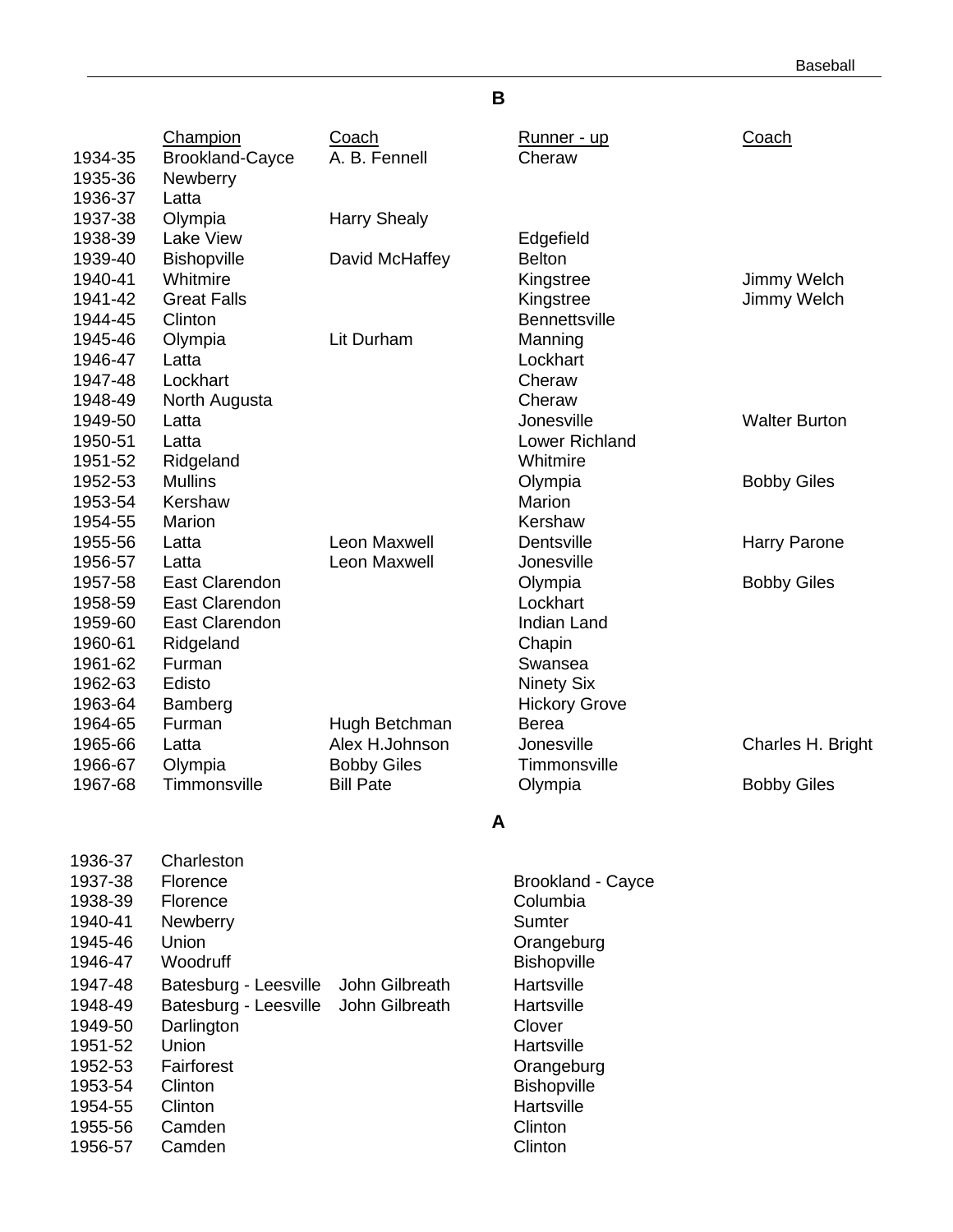|         | <b>Champion</b>   | Coach                      | <u>Runner - up</u>      | <b>Coach</b>            |
|---------|-------------------|----------------------------|-------------------------|-------------------------|
| 1957-58 | Woodruff          | W. L. Varner               | Myrtle Beach            |                         |
| 1958-59 | Mt. Zion          |                            | <b>Berkeley</b>         |                         |
| 1959-60 | Fort Mill         | <b>Bill Banks</b>          | Summerville             |                         |
| 1960-61 | <b>Fort Mill</b>  | <b>Bill Banks</b>          | Myrtle Beach            |                         |
| 1961-62 | Chesterfield      |                            | <b>Berkeley</b>         |                         |
| 1962-63 | Lexington         |                            | <b>Ware Shoals</b>      |                         |
| 1963-64 | Southside (F)     |                            | Wren                    | L. A. Muth              |
| 1964-65 | Southside (F)     | <b>Steve Hicks</b>         | Pacolet                 | James Lambert           |
| 1965-66 | Southside (F)     | Clyde Wrenn                | Berea                   | James F. Patterson      |
| 1966-67 | Southside (F)     | Clyde Wrenn                | <b>Berea</b>            | James F. Patterson      |
| 1967-68 | Ashwood - Central | <b>Richard Christopher</b> | Lockhart                | L. Vanderford           |
| 1968-69 | Chapin            | H. Pickens Riser           | Edisto                  | <b>Claude Myers</b>     |
| 1969-70 | McCrorey - Liston |                            | <b>Butler</b>           |                         |
| 1970-71 | Lockhart          | Lawrence Vanderford        | Wallace                 | <b>Cliff Crosland</b>   |
| 1971-72 | Lockhart          | Lawrence Vanderford        | Wallace                 | <b>Cliff Crosland</b>   |
| 1972-73 | Lockhart          | <b>Eddie Cole</b>          | East Clarendon          | <b>Shelby Barrineau</b> |
| 1973-74 | McCrorey - Liston | M. H. Boykin               | Ridge Spring - Monetta  | <b>Glenn Cumbee</b>     |
| 1974-75 | Landrum           | <b>Steve Coley</b>         | McCrorey - Liston       | M. H. Boykin            |
| 1975-76 | Lockhart          |                            | <b>McColl</b>           | <b>Clyde Parrish</b>    |
| 1976-77 | Lockhart          | <b>Bill Moore</b>          | East Clarendon          | <b>Beryl Robinson</b>   |
| 1977-78 | <b>McColl</b>     | <b>Clyde Parrish</b>       | Lockhart                | <b>Rick Mathis</b>      |
| 1978-79 | <b>McColl</b>     | <b>Clyde Parrish</b>       | Hemingway               | <b>Gene Prevatte</b>    |
| 1979-80 | Johnsonville      | <b>Shay Rollins</b>        | Lockhart                | <b>Rick Mathis</b>      |
| 1980-81 | McBee             | <b>Jesse Gaskins</b>       | Williston - Elko        | <b>James Hewitt</b>     |
| 1981-82 | Johnsonville      | John Coker                 | Dixie                   | David Delgado           |
| 1982-83 | Chesnee           | Dean Jones                 | Williston - Elko        | <b>James Hewitt</b>     |
| 1983-84 | Chesnee           | Dean Jones                 | <b>Wagener - Salley</b> | <b>Steve DuFour</b>     |
| 1984-85 | Lewisville        | <b>Bennie McMurray</b>     | Timmonsville            | Perry Stokes            |
| 1985-86 | Lewisville        | <b>Bennie McMurray</b>     | Gilbert                 | <b>Henry Mixon</b>      |
| 1986-87 | Lewisville        | <b>Bennie McMurray</b>     | Lake View               | <b>Edison Arnette</b>   |
| 1987-88 | Gilbert           | <b>Tony Mims</b>           | Landrum                 | <b>Steve Coley</b>      |
| 1988-89 | Lewisville        | <b>Bennie McMurray</b>     | Timmonsville            | <b>Perry Stokes</b>     |
| 1989-90 | Timmonsville      | <b>Perry Stokes</b>        | Jonesville              | Ronnie Jenkins          |
| 1990-91 | <b>Buford</b>     | <b>Steve Lewis</b>         | Timmonsville            | Perry Stokes            |
| 1991-92 | Lewisville        | <b>Bennie McMurray</b>     | Timmonsville            | Perry Stokes            |
| 1992-93 | Timmonsville      | <b>Perry Stokes</b>        | Green Sea - Floyds      | Doug Collins            |
| 1993-94 | <b>Buford</b>     | <b>Steve Lewis</b>         | <b>Britton's Neck</b>   | <b>Tim Felder</b>       |
| 1994-95 | <b>Lake View</b>  | Kip Herlong                | Landrum                 | <b>Steve Coley</b>      |
| 1995-96 | <b>Buford</b>     | <b>Steve Lewis</b>         | Green Sea - Floyds      | Doug Soles              |
| 1996-97 | <b>Lake View</b>  | Kip Herlong                | <b>Buford</b>           | <b>Steve Lewis</b>      |
| 1997-98 | <b>Lake View</b>  | Kip Herlong                | East Clarendon          | <b>Maxie Knowlton</b>   |
| 1998-99 | <b>Lake View</b>  | Kip Herlong                | Jonesville              | Donald Addis            |
| 1999-00 | Lake View         | Kip Herlong                | Lewisville              | <b>Bennie McMurray</b>  |
| 2000-01 | <b>Lake View</b>  | Kip Herlong                | <b>Dixie</b>            | Jim Rich                |
| 2001-02 | Landrum           | <b>Travis Henson</b>       | <b>Lake View</b>        | Kip Herlong             |
| 2002-03 | Lamar             | J R Boyd                   | North                   | Reginald Jamison        |
| 2003-04 | Johnsonville      | <b>Scott Cook</b>          | Lamar                   | J R Boyd                |
| 2004-05 | Landrum           | <b>Travis Henson</b>       | Bamberg-Ehrhardt        | David Horton            |
| 2005-06 | Lake View         | Kip Herlong                | Landrum                 | <b>Travis Henson</b>    |
| 2006-07 | Landrum           | <b>Travis Henson</b>       | Bamberg-Ehrhardt        | David Horton            |
| 2007-08 | Bamberg-Ehrhardt  | David Horton               | Chesterfield            | Jimmy Weatherford       |
| 2008-09 | Bamberg-Ehrhardt  | David Horton               | Chesterfield            | Jimmy Weatherford       |
|         |                   |                            |                         |                         |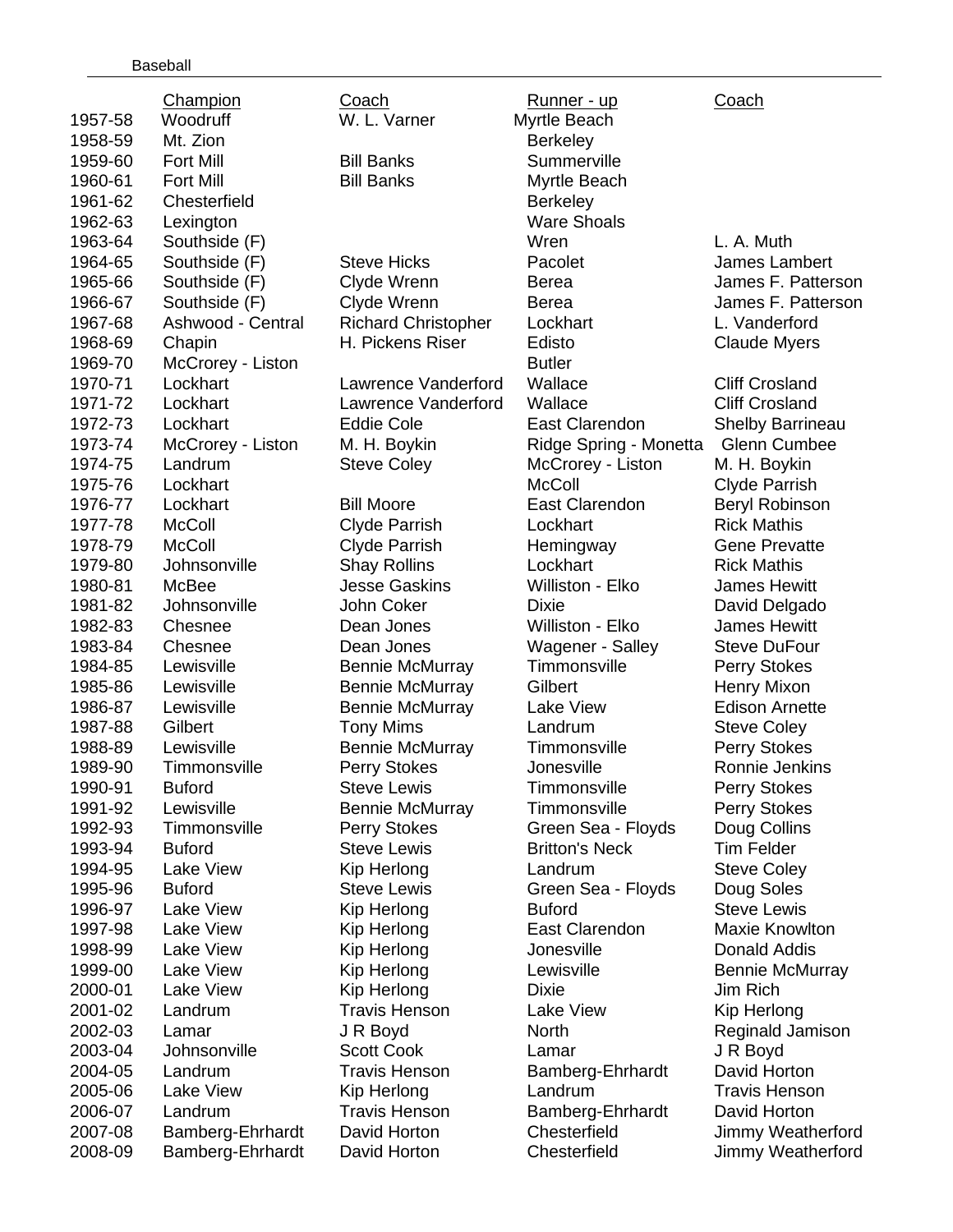|         | Champion                 | Coach                       | <u>Runner - up</u>              | Coach                       |
|---------|--------------------------|-----------------------------|---------------------------------|-----------------------------|
| 2009-10 | Lewisville               | <b>Bill Keels</b>           | Bamberg-Ehrhardt                | David Horton                |
| 2010-11 | Chesterfield             | Jimmy Weatherford           | <b>Lake View</b>                | Kip Herlong                 |
| 2011-12 | St. Joseph's             | J B Barwick                 | Lamar                           | Alan Poole                  |
| 2012-13 | St. Joseph's             | John Barwick                | Latta                           | <b>Daniel Little</b>        |
| 2013-14 | St. Joseph's             | John Barwick                | Latta                           | Donald Cribb                |
| 2014-15 | Latta                    | Donald Cribb                | Lewisville                      | <b>Billy Keels</b>          |
| 2015-16 | McBee                    | <b>Chuck Hawkins</b>        | Latta                           | Donald Cribb                |
| 2016-17 | Lewisville               | <b>Billy Keels</b>          | Lake View                       | Kip Herlong                 |
| 2017-18 | McBee                    | Chris Lloyd                 | Hannah-Pamplico                 | <b>Hal Lambert</b>          |
| 2018-19 | McBee                    | Chris Lloyd                 | Green Sea Floyds                | <b>Derek Martin</b>         |
| 2019-20 | Covid-19 No State Finals |                             |                                 |                             |
| 2020-21 | Lake View                | Kip Herlong                 | Southside Christian             | Scott Freeman               |
|         |                          | AA                          |                                 |                             |
| 1957-58 | Camden                   | Carolina                    |                                 |                             |
| 1958-59 | Carolina                 | Jim Hill                    | North Augusta                   |                             |
| 1959-60 | Clinton                  |                             | North Augusta                   |                             |
| 1960-61 | Clinton                  |                             | North Augusta                   |                             |
| 1961-62 | <b>Newberry</b>          |                             | Camden                          |                             |
| 1962-63 | Carolina                 | <b>Ted Yakimowicz</b>       | Eau Claire                      |                             |
|         | Fairforest               |                             |                                 |                             |
| 1963-64 | North Charleston         | Garrett                     | <b>Edgar Caddell</b><br>Clinton | James Cox                   |
| 1964-65 |                          | Pete Ayoub                  |                                 |                             |
| 1965-66 | North Charleston         | Pete Ayoub                  | Laurens                         | Don Helms                   |
| 1966-67 | North Charleston         | Pete Ayoub                  | Daniel                          | <b>Al Curtis</b>            |
| 1967-68 | Daniel                   | <b>Al Curtis</b>            | Winyah                          | J. C. Hudson                |
| 1968-69 | Whitmire                 | William Johnson             | Timmonsville                    | <b>Bill Pate</b>            |
| 1969-70 | Cheraw                   | John Hutchinson             | Whitmire                        | William Johnson             |
| 1970-71 | Timmonsville             | <b>Turner Gray</b>          | Pacolet                         | <b>Wilcy McDonald</b>       |
| 1971-72 | Pacolet                  | <b>Bud Wells</b>            | Johnsonville                    | <b>Buddy Wallace</b>        |
| 1972-73 | Furman                   | <b>Theartice Strickland</b> | Pendleton                       | <b>Travis Durham</b>        |
| 1973-74 | Bamberg - Ehrhardt       | David Horton                | <b>Blue Ridge</b>               | Jerry Henson                |
| 1974-75 | Bamberg - Ehrhardt       | David Horton                | Mayo                            | Hughie Peterson             |
| 1975-76 | Bamberg - Ehrhardt       | David Horton                | Johnsonville                    | L. A. Wallace               |
| 1976-77 | Bamberg - Ehrhardt       | David Horton                | Furman                          | <b>Theartice Strickland</b> |
| 1977-78 | Bamberg - Ehrhardt       | David Horton                | Chapman                         | <b>Bill Metcalf</b>         |
| 1978-79 | Bamberg - Ehrhardt       | David Horton                | Woodruff                        | Mike O'Shields              |
| 1979-80 | Bamberg - Ehrhardt       | David Horton                | Mayo                            | James Peterson              |
| 1980-81 | Bamberg - Ehrhardt       | David Horton                | Chapman                         | <b>Bill Metcalf</b>         |
| 1981-82 | Chapin                   | <b>Randy Cooper</b>         | Bamberg - Ehrhardt              | David Horton                |
| 1982-83 | Chapin                   | <b>Randy Cooper</b>         | Mayo                            | James Peterson              |
| 1983-84 | Chapin                   | <b>Randy Cooper</b>         | Andrews                         | Alvin L. Lewis III          |
| 1984-85 | Palmetto                 | <b>Roger Finley</b>         | Andrews                         | Alvin L. Lewis III          |
| 1985-86 | Bamberg - Ehrhardt       | David Horton                | Palmetto                        | <b>Roger Finley</b>         |
| 1986-87 | Palmetto                 | <b>Roger Finley</b>         | <b>Hilton Head</b>              | Dennis McMahon              |
| 1987-88 | Chesnee                  | Dean Jones                  | <b>Barnwell</b>                 | Glenn Wyndham               |
| 1988-89 | <b>Barnwell</b>          | Glenn Wyndham               | Woodruff                        | <b>Charles Hembree</b>      |
| 1989-90 | <b>Barnwell</b>          | Glenn Wyndham               | Mid - Carolina                  | Clyde Livingston            |
| 1990-91 | Mid - Carolina           | Clyde Livingston            | Chapin                          | Mike Buddin                 |
| 1991-92 | Bamberg - Ehrhardt       | David Horton                | Walhalla                        | Ed Taylor                   |
| 1992-93 | <b>Bishopville</b>       | Mark Davidson               | Furman                          | <b>Gregg Crolley</b>        |
| 1993-94 | Bamberg - Ehrhardt       | David Horton                | Abbeville                       | <b>Mark Smith</b>           |
| 1994-95 | Bamberg - Ehrhardt       | David Horton                | Mid - Carolina                  | Clyde Livingston            |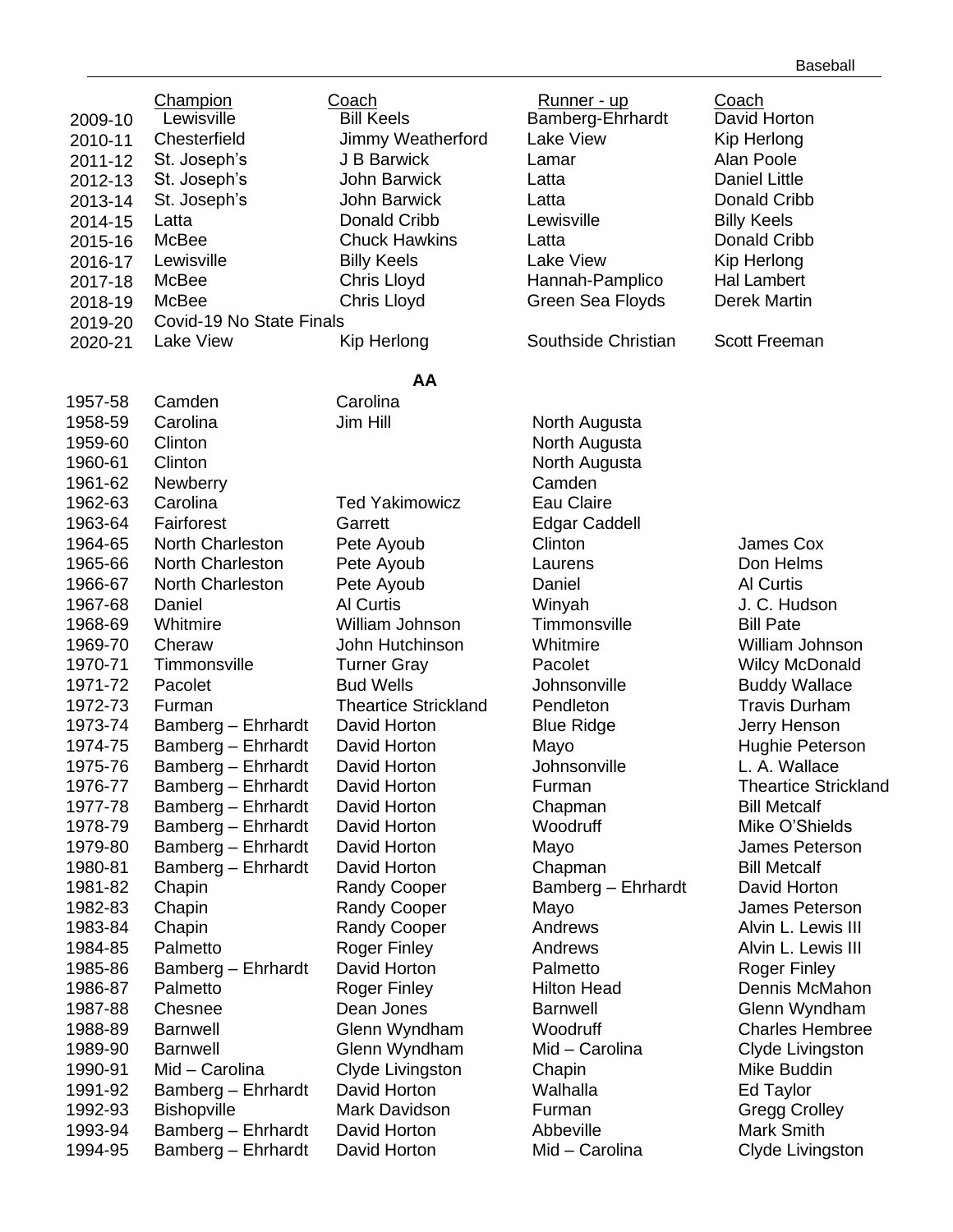|         | <b>Champion</b>          | Coach                  | <u>Runner – up</u>    | Coach                 |
|---------|--------------------------|------------------------|-----------------------|-----------------------|
| 1995-96 | Chapin                   | <b>Scott McLeod</b>    | <b>Bishop England</b> | <b>Jack Cantey</b>    |
| 1996-97 | <b>Bishop England</b>    | <b>Jack Cantey</b>     | Abbeville             | Mark Smith            |
| 1997-98 | <b>Bishop England</b>    | <b>Jack Cantey</b>     | Chapin                | Scott McCleod         |
| 1998-99 | Cheraw                   | David Byrd             | Andrews               | Stephen Harper        |
| 1999-00 | <b>Mullins</b>           | <b>Tim Felder</b>      | Abbeville             | Mark Smith            |
| 2000-01 | Chapin                   | Scott McLeod           | Loris                 | Larry Carr            |
| 2001-02 | Chapin                   | Scott McLeod           | Cheraw                | David Byrd            |
| 2002-03 | <b>Bishop England</b>    | <b>Mike Darnell</b>    | Chapman               | <b>Kevin Carr</b>     |
| 2003-04 | Cheraw                   | David Byrd             | Batesburg-Leesville   | Gregg Rollings        |
| 2004-05 | <b>Bishop England</b>    | <b>Michael Darnell</b> | Emerald               | <b>Chad Evans</b>     |
| 2005-06 | Gilbert                  | <b>Ashley Burnett</b>  | Aynor                 | <b>Chad Sarvis</b>    |
| 2006-07 | <b>Bishop England</b>    | Michael Darnell        | Mid-Carolina          | Clyde Livingston      |
| 2007-08 | Gilbert                  | <b>Ashley Burnett</b>  | <b>Dillon</b>         | <b>Greg Dozier</b>    |
| 2008-09 | <b>Bishop England</b>    | <b>Bill Collier</b>    | Chesnee               | Dean Jones            |
| 2009-10 | Chesnee                  | Dean Jones             | Hanahan               | <b>Brian Mitchell</b> |
| 2010-11 | <b>Bishop England</b>    | <b>Bill Collier</b>    | <b>Broome</b>         | John Goodwin          |
| 2011-12 | Gilbert                  | <b>Ashley Burnett</b>  | Hanahan               | <b>Brian Mitchell</b> |
| 2012-13 | Chesnee                  | <b>Scott Wease</b>     | <b>Bishop England</b> | Mike Darnell          |
| 2013-14 | <b>Ninety Six</b>        | <b>Chad Ellis</b>      | Loris                 |                       |
| 2014-15 | <b>Ninety Six</b>        | <b>Chad Ellis</b>      | <b>Dillon</b>         | Gregg Dozier          |
| 2015-16 | Aynor                    | <b>Chad Sarvis</b>     | <b>Strom Thurmond</b> | <b>Mack Hite</b>      |
| 2016-17 | Fox Creek                | Kevin Lynn             | Latta                 | Donald Cribb          |
| 2017-18 | Latta                    | Donald Cribb           | Chesnee               | <b>Scott Wease</b>    |
| 2018-19 | Landrum                  | Daniel Little          | Oceanside Collegiate  | Jerry Stoots          |
| 2019-20 | Covid-19 No State Finals |                        |                       |                       |
| 2020-21 | Legion Collegiate        | Devon Lowery           | Andrew Jackson        | Mike Lucas            |

# **AAA**

|         | Champion              | Coach                   | <u>Runner – up</u> | Coach                |
|---------|-----------------------|-------------------------|--------------------|----------------------|
| 1963-64 | <b>Edmunds</b>        | <b>Bobby Matthews</b>   | Greenville         | W. B. Phillips       |
| 1964-65 | Brookland - Cayce     | Paul Love               | Greenville         | W. B. Phillips       |
| 1965-66 | Greenwood             | J. W. Babb              | North Augusta      | <b>Roy Burris</b>    |
| 1966-67 | <b>Rock Hill</b>      | Paul Love               | A. C. Flora        | Jim Pinkerton        |
| 1967-68 | Brookland - Cayce     | <b>Barry Turpin</b>     | <b>Rock Hill</b>   | Paul Love            |
| 1968-69 | Southside (F)         | Clyde Wrenn             | Union              | <b>Bob Dunlap</b>    |
| 1969-70 | Union                 | <b>Bob Dunlap</b>       | Southside (F)      | Clyde Wrenn          |
| 1970-71 | Lexington             | <b>Otis Rawl</b>        | Garrett            | <b>Harold Dunlap</b> |
| 1971-72 | Garrett               | Harold Dunlap           | Lexington          | Sam Sloan            |
| 1972-73 | Hanahan               | <b>Tom Hatfield</b>     | Lexington          | Otis B. Rawl         |
| 1973-74 | Southside (F)         | Jody Rish               | Lexington          | Otis B. Rawl         |
| 1974-75 | Hanahan               | <b>Tom Hatfield</b>     | <b>Byrnes</b>      | <b>William Frye</b>  |
| 1975-76 | Hanahan               | Jimmy Coffey            | Lexington          | Otis B. Rawl         |
| 1976-77 | York                  | <b>Tom Weaver</b>       | Marion             | Norman Foxw          |
| 1977-78 | St. Andrews           | Randy Allen             | Seneca             | W. C. McNeill        |
| 1978-79 | St. Andrews           | David Spurlock          | Chapman            | <b>Bill Metcalf</b>  |
| 1979-80 | Riverside             | <b>Wendell Thompson</b> | Winyah             | Mike Johnson         |
| 1980-81 | <b>Newberry</b>       | <b>Billy Harvey</b>     | Garrett            | Joey Stubbs          |
| 1981-82 | <b>Strom Thurmond</b> | <b>Dusty Tripplet</b>   | Marion             | Jerry Colemar        |
| 1982-83 | Carolina              | <b>Lester Erwin</b>     | St. John's (D)     | Tim Watson           |
| 1983-84 | St. John's (D)        | <b>Jimmy Harrell</b>    | T. L. Hanna        | <b>Carroll Emery</b> |
| 1984-85 | R. B. Stall           | Jerry Stoots            | <b>Newberry</b>    | <b>Bill Harvey</b>   |
|         |                       |                         |                    |                      |

old Dunlap man Foxworth y Coleman roll Emery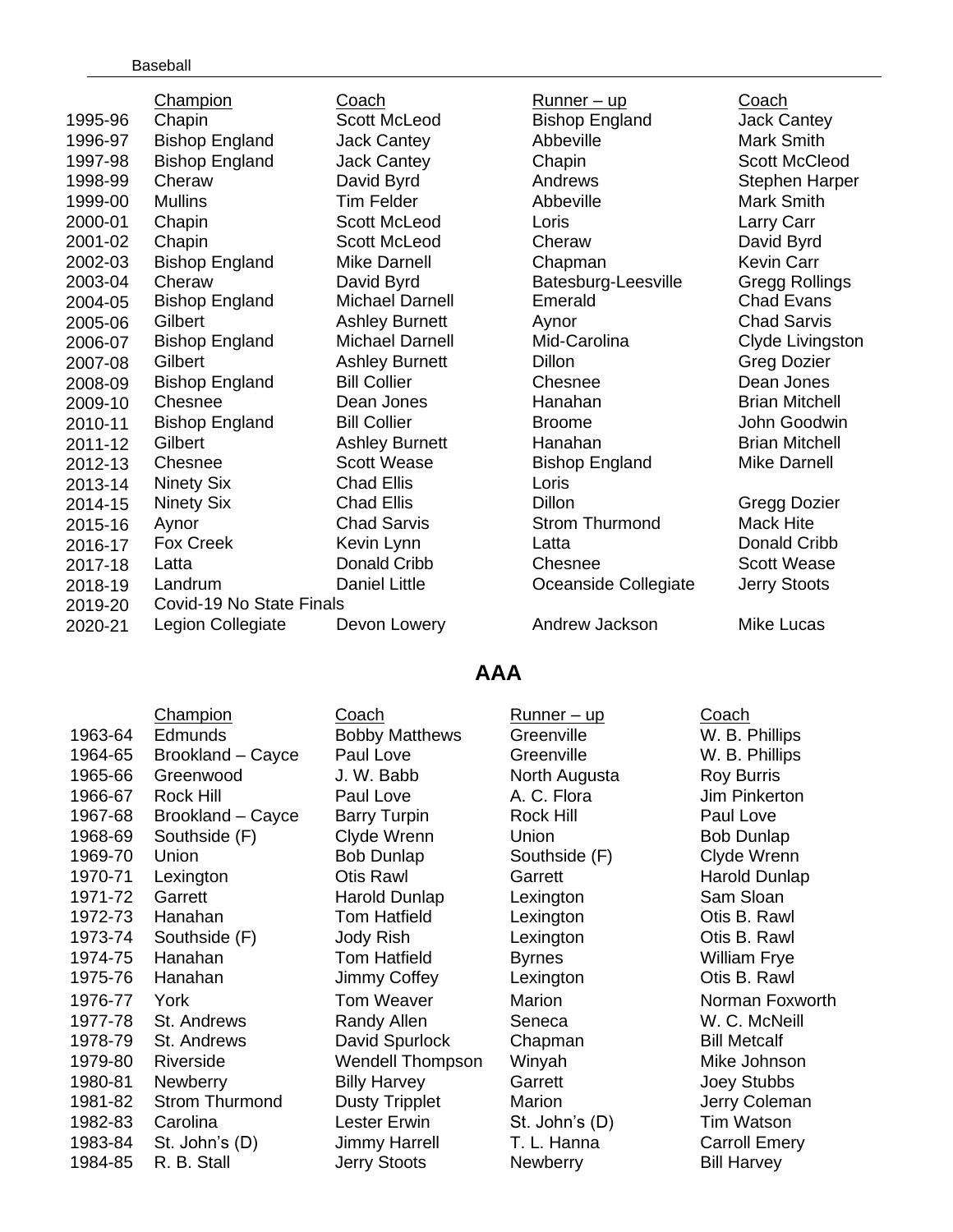|              | Baseball |
|--------------|----------|
| pach         |          |
| ennis Reeder |          |

Champion Coach Runner – up Coach 1985-86 Riverside Malcolm Singleton Camden 1986-87 Seneca David Crawford Aiken Tracy Fleming 1987-88 Camden Dennis Reeder T. L. Hanna Carroll Emery 1988-89 Camden Dennis Reeder St. John's (D) Rick Drawdy 1989-90 Belton – Honea Path Steve Williams Garrett Mark Gaetke 1990-91 Belton – Honea Path Steve Williams Marion Donald Cribb 1991-92 Lugoff – Elgin Paul Kirkland Lake City Terry Floyd 1992-93 Lugoff – Elgin Paul Kirkland Marion Donald Cribb 1993-94 James Island Tom Hatley Fort Mill Keith Griffin 1994-95 St. John's (D) Rick Drawdy Duth Fork Al Berry 1995-96 James Island Tom Hatley Riverside Don Miller 1996-97 Midland Valley Bruce Zuehlke Cheraw Jack Jolly 1997-98 Brookland-Cayce Charlie Assey Georgetown Mike Johnson 1998-99 Riverside Don Miller Georgetown Mike Johnson 1999-00 Brookland-Cayce Brian Hucks Fort Mill **Fourney Greg Pendarvis** 2000-01 A. C. Flora **Andy Hallett** Traveler Rest Ric Smith 2001-02 Wilson Curtis Hudson Wren Bobby Tripp 2002-03 Riverside Chris Bates A. C. Flora Andy Hallett 2003-04 Riverside Chris Bates Dillon Gregg Dozier 2004-05 Greenville Dave Delgado Socastee John Daurity 2005-06 Riverside Chris Bates Dillon Greg Dozier 2006-07 A. C. Flora Andy Hallett Hilton Head Chris Wells 2007-08 Brookland-Cayce Brian Hucks A C Flora Andy Hallett 2008-09 Belton-Honea Path Steve Williams Camden Cambion Denny Beckley 2009-10 Lugoff-Elgin Randy Stokes South Aiken Bob Polewski<br>2010-11 St. James Robbie Centracchio Union County Tommy Petty 2010-11 St. James Robbie Centracchio 2011-12 A. C. Flora **Andy Hallett Fort Mill** Brad Mercer 2012-13 A. C. Flora Andy Hallett Airport Tim Perry<br>2013-14 A. C. Flora Andy Hallett Hartsville Tony Gain 2013-14 A. C. Flora Andy Hallett Hartsville Tony Gainey 2014-15 Belton-Honea Path Steve Williams Hartsville Tony Gainey 2015-16 Belton-Honea Path Steve Williams St James Robbie Centracchio<br>2016-17 Bishop England Mike Darnell Seneca Seneca Andy Bay 2016-17 Bishop England 2017-18 Bishop England Mike Darnell Seneca Andy Bay 2018-19 Bishop England Mike Darnell Crescent Blair Carson 2019-20 Covid-19 No State Finals 2020-21 Gilbert Ashley Burnett West Oak Nick Groomes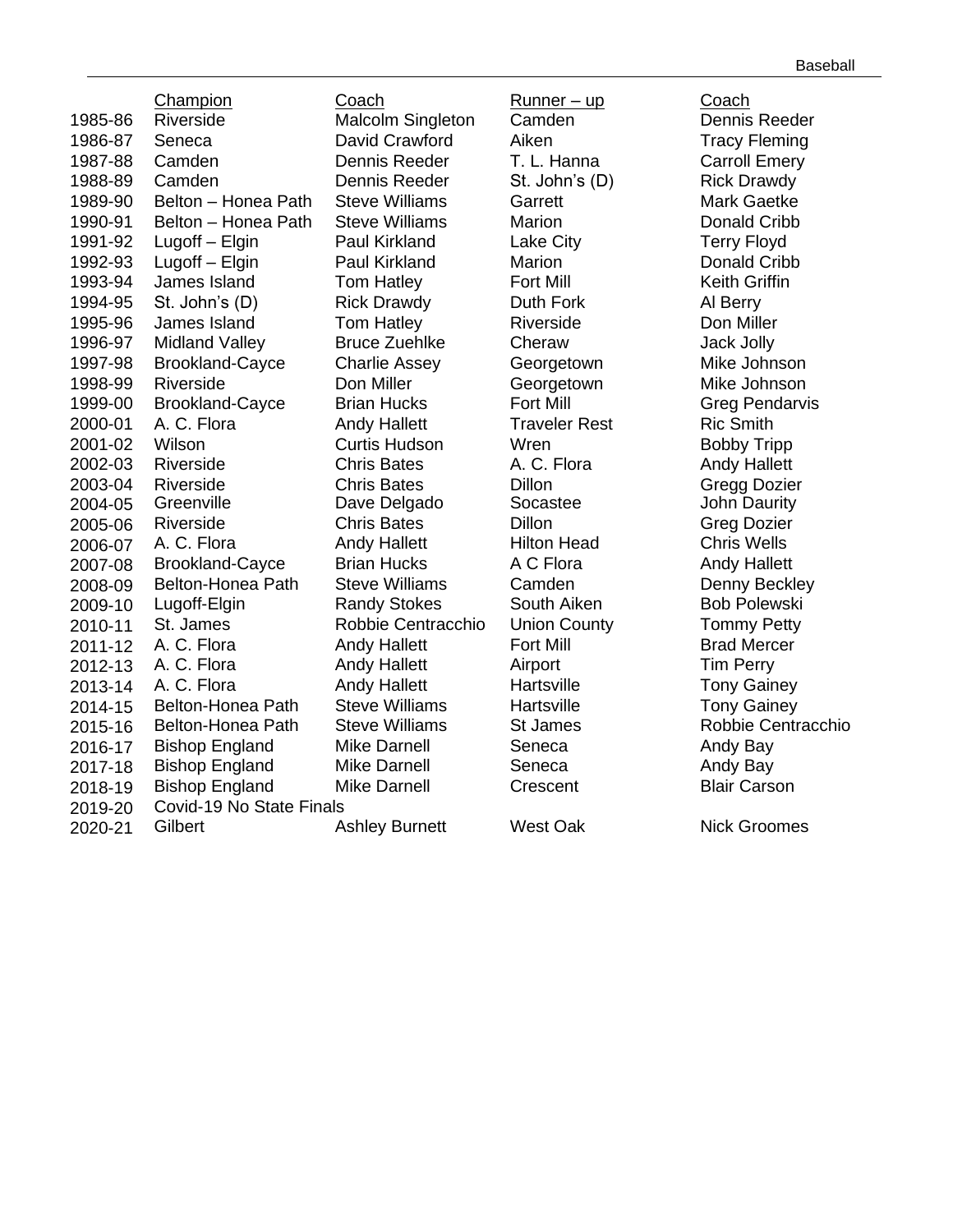#### **AAAA**

|         | <b>Champion</b>      | Coach                  | <u> Runner – up</u>  | Coach                |
|---------|----------------------|------------------------|----------------------|----------------------|
| 1968-69 | <b>Dreher</b>        | <b>Bill Knight</b>     | Greenwood            | J. W. Babb           |
| 1969-70 | Brookland - Cayce    | Jerry Faulkner         | Rock Hill            | Paul Love            |
| 1970-71 | Dorman               | <b>Cleavand Lott</b>   | A. C. Flora          | <b>Bob Ellenbu</b>   |
| 1971-72 | Hartsville           | <b>Tom Rowland</b>     | Aiken                | Phil Chewni          |
| 1972-73 | Laurens              | Jim Hall               | St. Andrews          | David Jones          |
| 1973-74 | Union                | Lon Joyce              | <b>Spring Valley</b> | Rick Grich           |
| 1974-75 | Hillcrest (D)        | <b>Robert Mood</b>     | Brookland - Cayce    | Don Simmor           |
| 1975-76 | Easley               | David Loggins          | South Florence       | Jodie Rish           |
| 1976-77 | <b>Battery Creek</b> | <b>Ken Dimick</b>      | Wade Hampton         | Ryan Hendle          |
| 1977-78 | Summerville          | <b>Pinky Guerard</b>   | O'burg - Wilkinson   | <b>Bryan Burns</b>   |
| 1978-79 | Summerville          | <b>Pinky Guerard</b>   | Brookland - Cayce    | Ben Killian          |
| 1979-80 | Brookland - Cayce    | <b>Ben Killian</b>     | Hartsville           | Jimmy White          |
| 1980-81 | Hartsville           | Jimmy White            | Lancaster            | Al Berry             |
| 1981-82 | <b>Beaufort</b>      | Jim Carson             | Airport              | <b>Tommy Witt</b>    |
| 1982-83 | Laurens              | <b>Ed Prescott</b>     | James Island         | Fred Jordan          |
| 1983-84 | Summerville          | <b>Pickney Guerard</b> | Airport              | <b>Tommy Witt</b>    |
| 1984-85 | Irmo                 | <b>Strother Sligh</b>  | Lancaster            | Al Berry             |
| 1985-86 | Hartsville           | Jimmy White            | Irmo                 | <b>Strother Slig</b> |
| 1986-87 | Irmo                 | <b>Strother Sligh</b>  | Hartsville           | Jimmy White          |
| 1987-88 | Georgetown           | Mike Johnson           | Easley               | <b>Mike Barnes</b>   |
| 1988-89 | Lancaster            | Al Berry               | Irmo                 | <b>Strother Slig</b> |
| 1989-90 | Laurens              | <b>Ed Prescott</b>     | Lancaster            | Al Berry             |
| 1990-91 | Lancaster            | Al Berry               | Lexington            | <b>Tommy Willi</b>   |
| 1991-92 | Lexington            | <b>Tommy Williams</b>  | Lancaster            | Al Berry             |
| 1992-93 | Mauldin              | Dave Delgado           | Sumter               | Mark Roach           |
|         |                      |                        |                      |                      |

Runner – up Coach 15 11 **1968** Oreenwood Greenwood J. W. Babb 1 Lott A. C. Flora Bob Ellenburg vland Aiken **Phil Chewning** St. Andrews David Jones 1973-1974 Execution Spring Valley Contracts Rick Grich lood Brookland – Cayce Don Simmons ggins South Florence Jodie Rish ick **1976-77 Battery Creek Wade Hampton** Ryan Hendley 1979-1977-1977-1978 Summerard C'burg – Wilkinson Bryan Burns erard Brookland – Cayce Ben Killian n Fartsville – Cayce Bimmy White hite Lancaster Al Berry on Airport Tommy Witt 1982-83 Laurens Island Fred Jordan 1983-9 Suerard Airport Commy Witt hite Irmo Irmo Strother Sligh Sligh Hartsville Jimmy White nson Easley Mike Barnes **1988** Lancaster Strother Sligh 1989 Lancaster Al Berry Lexington Tommy Williams Villiams Lancaster **Al Berry**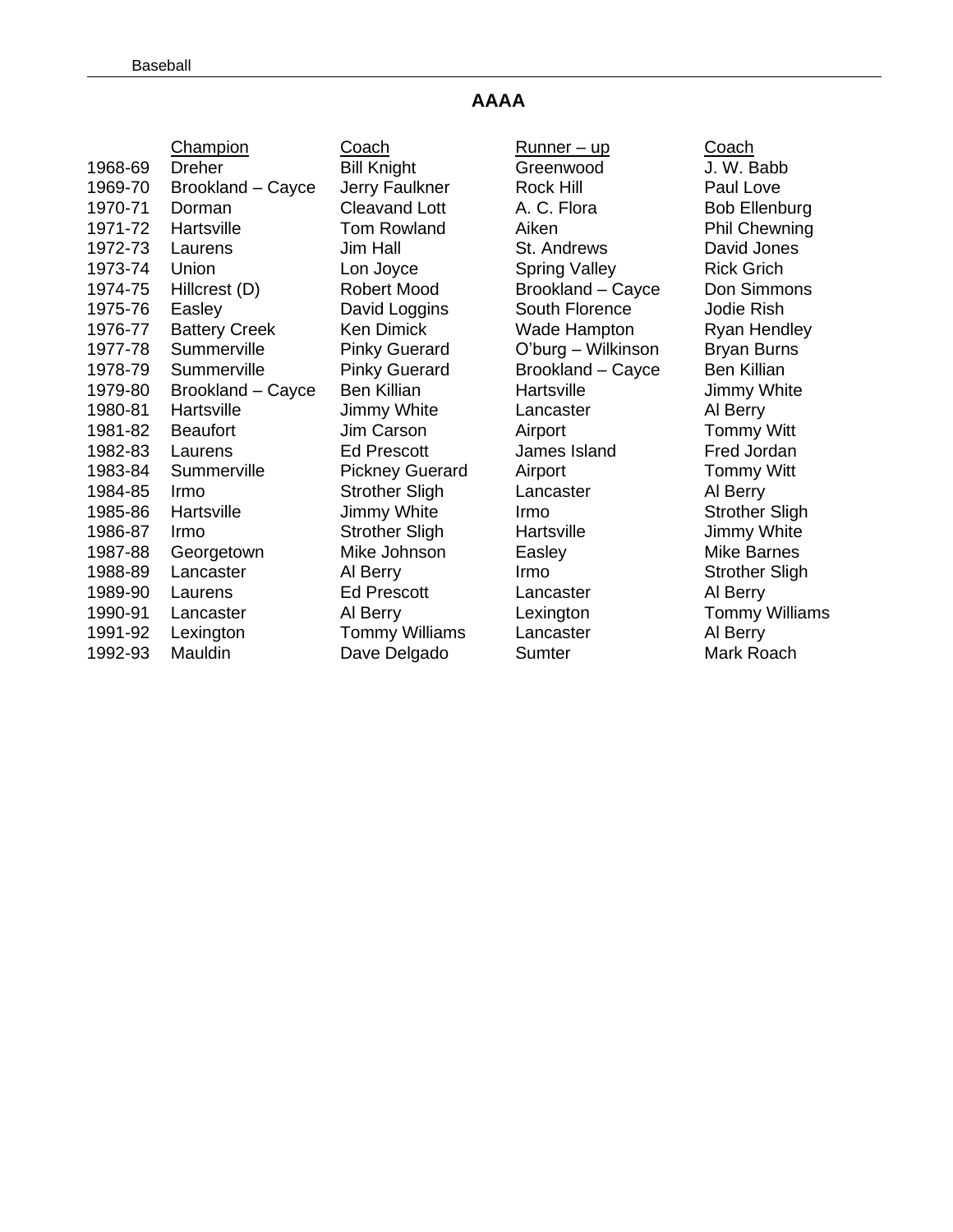| 1993-94 | Lexington                 | <b>Tommy Williams</b>  | Irmo                      | <b>Strother Sligh</b>  |
|---------|---------------------------|------------------------|---------------------------|------------------------|
| 1994-95 | <b>West Florence</b>      | <b>Bob Kleinknecht</b> | Mauldin                   | <b>Ben Waddle</b>      |
| 1995-96 | <b>Stratford</b>          | John Chalus            | Gaffney                   | <b>Mike Biddik</b>     |
| 1996-97 | North Augusta             | <b>Drew Hummel</b>     | W. Florence               | <b>Bob Kleinknecht</b> |
| 1997-98 | Irmo                      | <b>Strother Sligh</b>  | <b>Spring Valley</b>      | <b>James Frost</b>     |
| 1998-99 | Lexington                 | <b>Tommy Williams</b>  | James Island              | <b>Tom Hartley</b>     |
| 1999-00 | Mauldin                   | <b>Ben Waddle</b>      | <b>Richland Northeast</b> | <b>Barry Mizzell</b>   |
| 2000-01 | <b>Richland Northeast</b> | <b>Barry Mizzell</b>   | Dorman                    | <b>Ben Waddle</b>      |
| 2001-02 | <b>Fort Mill</b>          | <b>Greg Pendarvis</b>  | Dutch Fork                | Al Berry               |
| 2002-03 | Summerville               | <b>Burt Bazzle</b>     | Lexington                 | <b>Tommy Williams</b>  |
| 2003-04 | Mauldin                   | <b>Scott Freeman</b>   | <b>Stratford</b>          | John Chalus            |
| 2004-05 | Stratford                 | <b>John Chalus</b>     | Mauldin                   | <b>Scott Freeman</b>   |
| 2005-06 | Sumter                    | <b>Brooks Shumake</b>  | Dorman                    | Ben Waddle             |
| 2006-07 | Hartsville                | Corey Lewis            | North Augusta             | <b>Vic Radcliff</b>    |
| 2007-08 | <b>Boiling Springs</b>    | Jeff Lipscomb          | Conway                    | <b>Anthony Carroll</b> |
| 2008-09 | Gaffney                   | <b>Jeff Osment</b>     | Wando                     | Jeff Blankenship       |
| 2009-10 | <b>White Knoll</b>        | Jonny Thompson         | <b>Byrnes</b>             | Dwayne Haun            |
| 2010-11 | Sumter                    | <b>Brooks Shumate</b>  | <b>Byrnes</b>             | Dwayne Haun            |
| 2011-12 | <b>Ashley Ridge</b>       | <b>B J Bellush</b>     | <b>Byrnes</b>             | <b>Michael Maus</b>    |
| 2012-13 | Lexington                 | <b>Brian Hucks</b>     | Blythewood                | <b>Barry Mizzell</b>   |
| 2013-14 | <b>Sumter</b>             | <b>Brooks Shumake</b>  | Northwestern              | <b>Mitch Walters</b>   |
| 2014-15 | Wando                     | <b>Dirk Thomas</b>     | J L Mann                  | <b>Brian Simpson</b>   |
| 2015-16 | Summerville               | <b>Banks Faulkner</b>  | J L Mann                  | <b>Brian Simpson</b>   |
| 2016-17 | A. C. Flora               | <b>Andy Hallett</b>    | South Pointe              | Joel Taylor            |
| 2017-18 | Chapin                    | <b>Scott McLeod</b>    | Airport                   | <b>Tim Perry</b>       |
| 2018-19 | Eastside                  | <b>Scott Erwin</b>     | <b>Midland Valley</b>     | <b>Brad Richardson</b> |
| 2019-20 | Covid-19 No State Finals  |                        |                           |                        |
| 2020-21 | A C Flora                 | <b>Andy Hallett</b>    | James Island              | <b>Matthew Spivey</b>  |
|         |                           |                        |                           |                        |

## **AAAAA**

|         | 2016-17 Northwestern             | <b>Mitch Walters</b> | <b>River Bluff</b> | <b>Mark Bonnette</b>  |
|---------|----------------------------------|----------------------|--------------------|-----------------------|
| 2017-18 | Dorman                           | Jack Jolly           | <b>River Bluff</b> | Mark Bonnette         |
|         |                                  |                      |                    |                       |
| 2018-19 | Dutch Fork                       | <b>Casey Waites</b>  | Blythewood         | <b>Banks Faulkner</b> |
|         | 2019-20 Covid-19 No State Finals |                      |                    |                       |
| 2020-21 | Hilcrest                         | Dale Nelson          | Summerville        | Royce (Bo) Charpia    |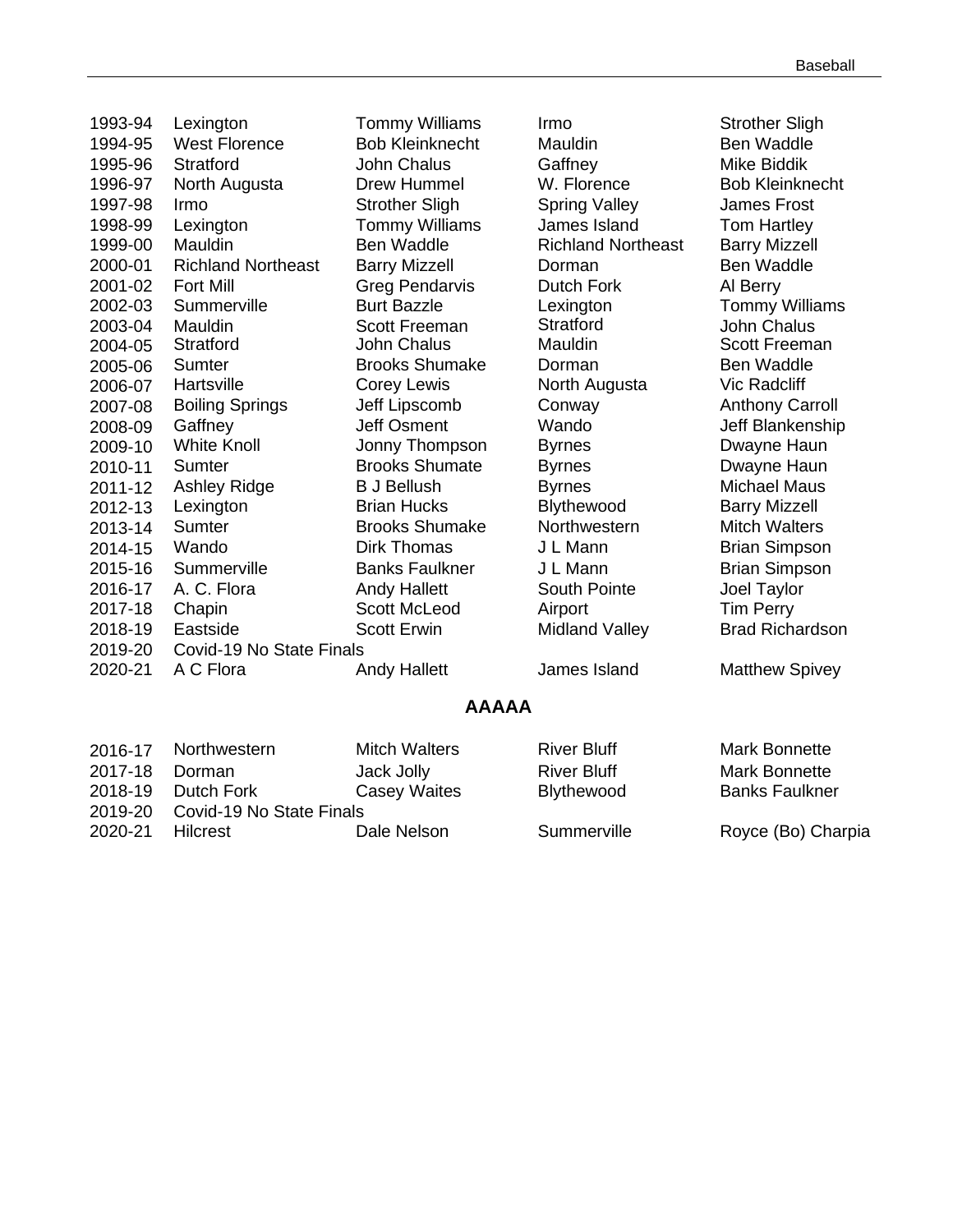## **SCHOOL RECORDS**

## **Most State Championships**

| 15Bamberg-Ehrhardt  1974,75,76,77,78,79,80,81,86,92,94,95,07,08,09 |
|--------------------------------------------------------------------|
| 10 Bishop England 1997, 08, 2003, 05, 07, 09, 11, 17, 18, 19       |
| 9 Chapin 1954, 56, 57, 70, 82, 83, 84, 96, 01                      |
| 9 Brookland-Cayce  1934, 35, 65, 68, 70, 80, 00, 08                |
|                                                                    |
| 9 Lake View  1938, 95, 97, 98, 99, 00, 01, 06, 21                  |
| 8 Lewisville 1985, 86, 87, 89, 92, 2010, 15, 17                    |
| 7  A C Flora  2001, 07, 12, 13, 14, 17, 21                         |
| 6 Lockhart  1948, 71, 72, 73, 76, 77                               |
| 6 Southside  1965, 66, 67, 68, 69, 74                              |

# **Consecutive State Championships**

| 8* Bamberg - Ehrhardt 1974 - 81 |  |
|---------------------------------|--|
|                                 |  |
| 5 Branchville1945 - 49          |  |
|                                 |  |
|                                 |  |
| * Ties National Record          |  |

# **COACHING RECORDS**

|  | 889 David Horton  1968 - 12 Bamberg - Ehrhardt  889 - 261                           |  |
|--|-------------------------------------------------------------------------------------|--|
|  | 733  Mike Johnson  1970 - 12  Georgetown  733 - 435                                 |  |
|  | 598  Jerry Stoots  1971 - 00  R.B. Stall 598 - 241                                  |  |
|  | 598  Bob Kleinknecht  1977 - 14  West Florence 598 - 287                            |  |
|  | 562  Al Berry 1980 - 08  Lancaster, Dutch Fork  562 - 241                           |  |
|  | 541  Dean Jones  1965 - 00 Chesnee  541 - 204                                       |  |
|  | 531  Donald Cribb  1984 - 18 Marion, Wagener-Salley, Latta  531 - 286               |  |
|  | 519 Jimmy White  1975 - 02  Hartsville  519 - 203                                   |  |
|  | 515  Strothers Sligh  1972 - 98  Irmo  515 - 168                                    |  |
|  | 511 Jimmy Weatherford  1985 - 13  Chesterfield, South Florence 511-196              |  |
|  | 485  Tommy Williams  1983 - 09  Lexington, B-L 185 - 175                            |  |
|  |                                                                                     |  |
|  | 419  Bennie McMurray  1977 - 03  Buford, Lewisville  419 - 119                      |  |
|  | 411  Clyde Parrish  1953 - 82  McColl  411 - 111                                    |  |
|  | 411 Jimmy Weatherford  1984 - 08  Chesterfield, S. Florence  411 - 176              |  |
|  | 395  Barry Fogle  1988- 2013Allendale-Fairfax, M-V, Williston-Elko, Pelion. 395-245 |  |
|  | 392 Bill Steadman  1971 - 95 Hanahan  392 - 222                                     |  |
|  | 377  Steve Coley  1973 - 96  Landrum 377 - 185                                      |  |
|  | 373  Perry Stokes  1982 - 09  Timmonsville  373 - 179                               |  |
|  | 341  Ed Prescott 1973 - 98 Laurens, Northwestern  341 - 157                         |  |
|  | 340  John E. Hutchinson  1953 - 59, 65 - 84  Cheraw  340 - 83                       |  |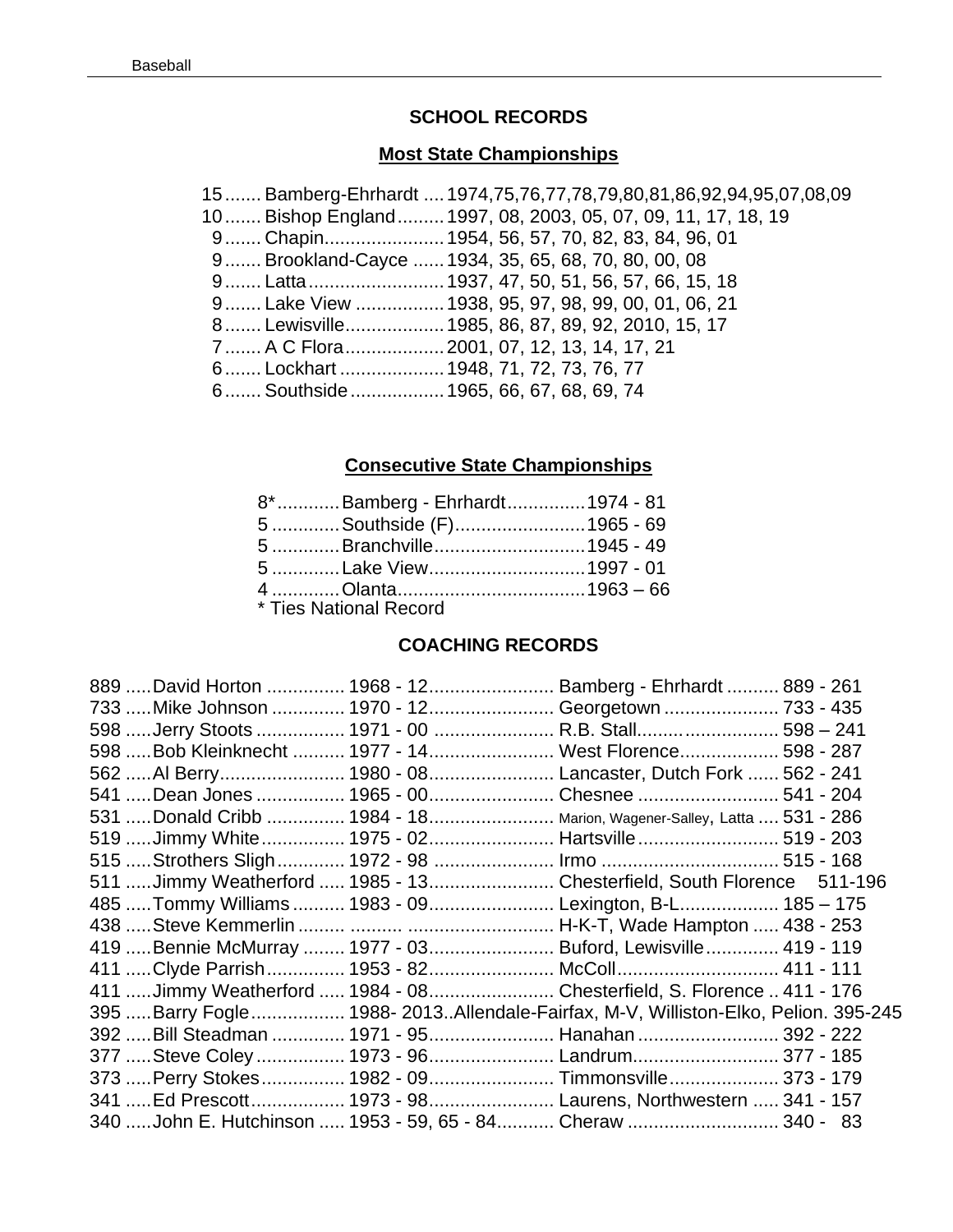#### **TEAM RECORDS**

#### **Consecutive Wins**

## **Most Innings Played In One Game**

| 19 Myrtle Beach vs. Winyah 1976 |  |  |  |  |
|---------------------------------|--|--|--|--|
|---------------------------------|--|--|--|--|

## Most Runs Scored In A Game By One Team

## **Most Runs Scored In One Inning By One Team**

## **Most Shut - Outs In One Season**

## Most Double Plays In A Game By One Team

| 4 Stall (vs. Holly - Hill - Rob.)  1987 |  |
|-----------------------------------------|--|
|                                         |  |
| 4 Waccamaw (vs Canfield) 2010           |  |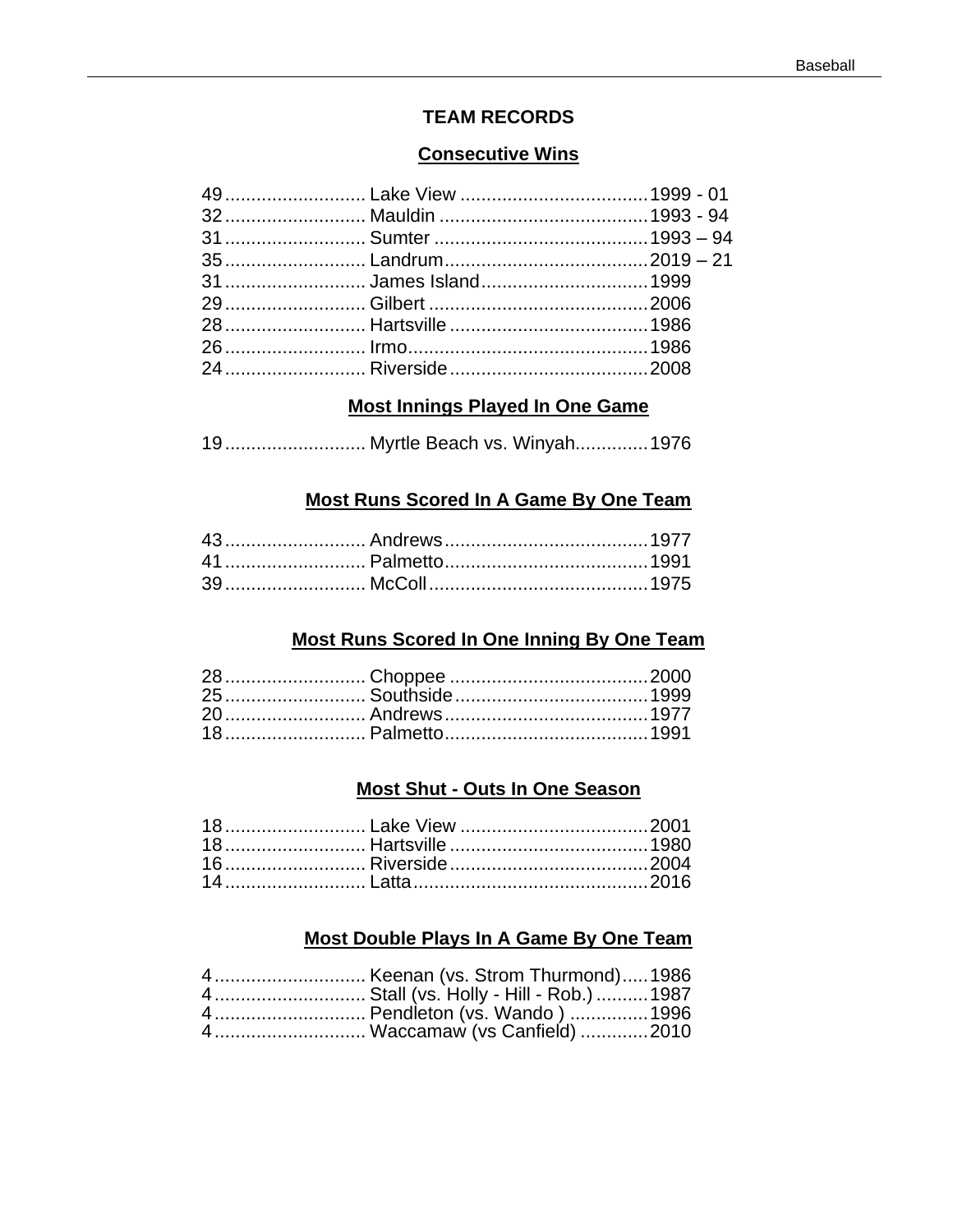#### **Most Stolen Bases In One Game**

| 22 Lower Richland 1996 |  |
|------------------------|--|
|                        |  |

 $\lambda$ 

#### **Most Stolen Bases In A Season**

|  | 276 North Myrtle Beach 1994 |  |
|--|-----------------------------|--|
|  |                             |  |

### **INDIVIDUAL RECORDS**

#### **Most Home Runs In A Season**

|  | 22 Preston Wilson  Bamberg - Ehrhardt 1992 |  |
|--|--------------------------------------------|--|
|  |                                            |  |
|  |                                            |  |
|  |                                            |  |
|  | 15Brandon Massey Georgetown 2000           |  |

#### **Most Home Runs In A Career**

| 52 Taylor Harbin  Travelers Rest  1999 - 04    |  |  |
|------------------------------------------------|--|--|
| 40 Shon Carson  Lake City 2007 - 11            |  |  |
| 34 Earl Cunningham  Lancaster  1988 - 90       |  |  |
| 38 William Chandler Aynor  2004 - 08           |  |  |
| 34 Preston Wilson Bamberg - Ehrhardt 1989 - 92 |  |  |
| 34 Taylor Harbin  Travelers Rest  2000 - 02    |  |  |

## **Most Consecutive Home Runs In A Game**

4 ........Terry Priester, Ricky Nix, Terry Pitman, Spike Pitman ...Wade Hampton (H). ......1993

#### **Most Runs Scored In A Season**

| 71Preston Wilson  Bamberg - Ehrhardt  1992 |  |
|--------------------------------------------|--|
|                                            |  |
| 53Jonas Harrington  McColl 1974            |  |

## **Most RBI's In A Season**

|  | 67Woody Smith  Andrews 1985       |  |
|--|-----------------------------------|--|
|  | 65Josh Powell  Johnsonville  2010 |  |
|  | 62Jonas Harrington  McColl 1974   |  |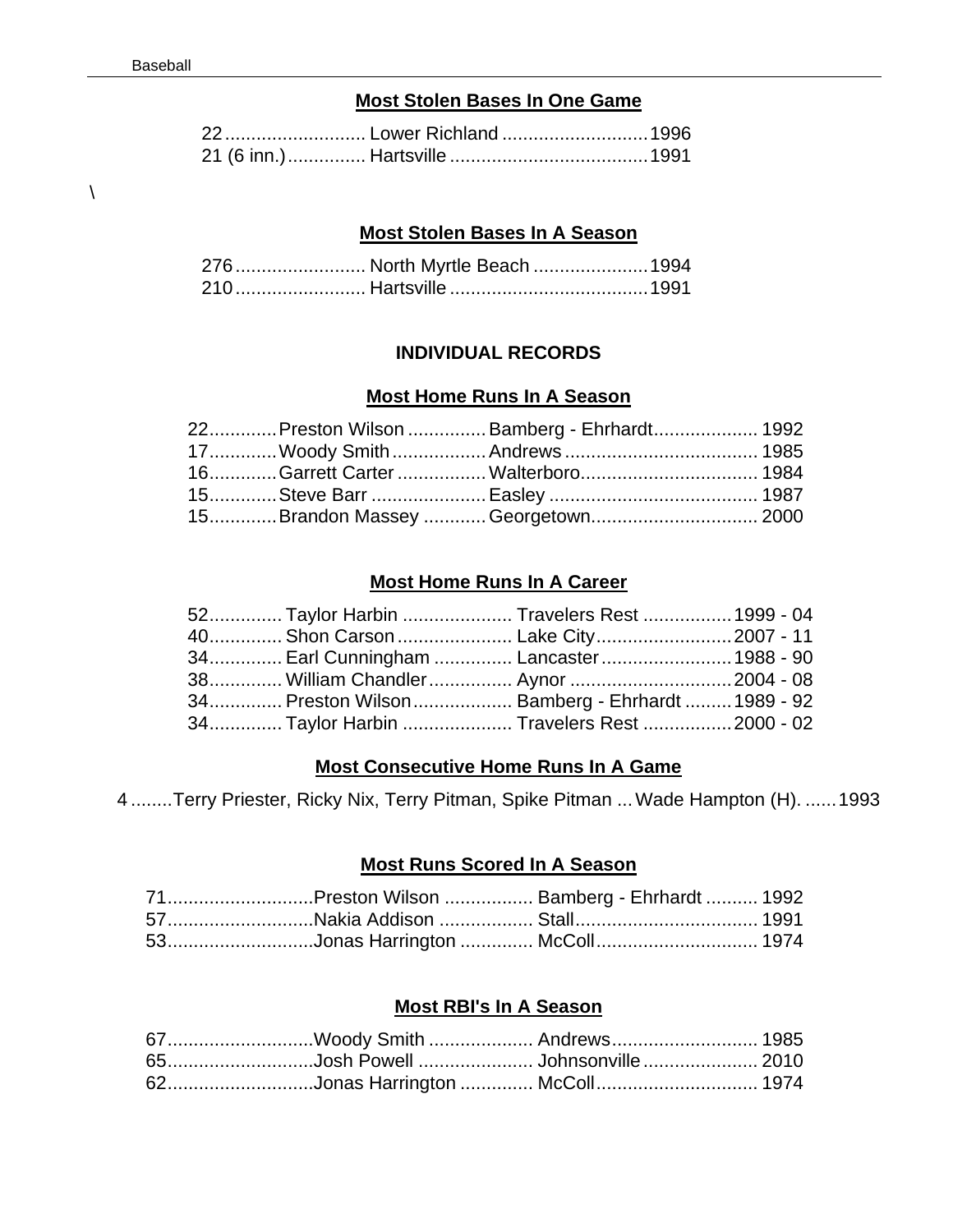## **Most Stolen Bases In One Game**

| 9Reggie Ford N. Myrtle Beach  1994 |  |
|------------------------------------|--|
| 9Cody Willing Fox Creek 2008       |  |
| 9Sean Adams  Emerald  2021         |  |

#### **Most Stolen Bases In a Season**

| 87Reggie Ford N. Myrtle Beach  1994 |  |
|-------------------------------------|--|
| 69Cody Willing Fox Creek 2008       |  |
|                                     |  |

#### **Most Consecutive Stolen Bases**

|  | 69Brody Hendrix Socastee 1990  |  |
|--|--------------------------------|--|
|  | 69Desmond Dozier Loris 2014-16 |  |

#### **Most Grand Slam Home Runs In A Season**

| *7 Preston Wilson  Bamberg - Ehrhardt.  1992 |
|----------------------------------------------|
|                                              |

## **Most Grand Slam Home Runs In A Career**

1992....... 8...................Preston Wilson ............ Bamberg - Ehrhardt. 1989 - 92

## **PITCHING RECORDS**

#### **Most Wins In A Season**

|  | 17Tony McKinney Chesnee  1983, 84         |  |
|--|-------------------------------------------|--|
|  | 17Sean Hardwick  North Myrtle Beach  1989 |  |
|  | 17Matt Roupe  North Myrtle Beach  1991    |  |

#### **Most Consecutive Wins**

| 52Timmy Moore McColl 1977 - 80     |  |
|------------------------------------|--|
| 27Marc Young Riverside 2002-04     |  |
| 25Josh Cribb  Lake View  1999 - 01 |  |
| 25Evan Siary  Landrum 2018 - 21    |  |
| 24Mark Haynes  Chesnee  1988 - 89  |  |
| 20Bo Parks Summerville 1978 - 79   |  |